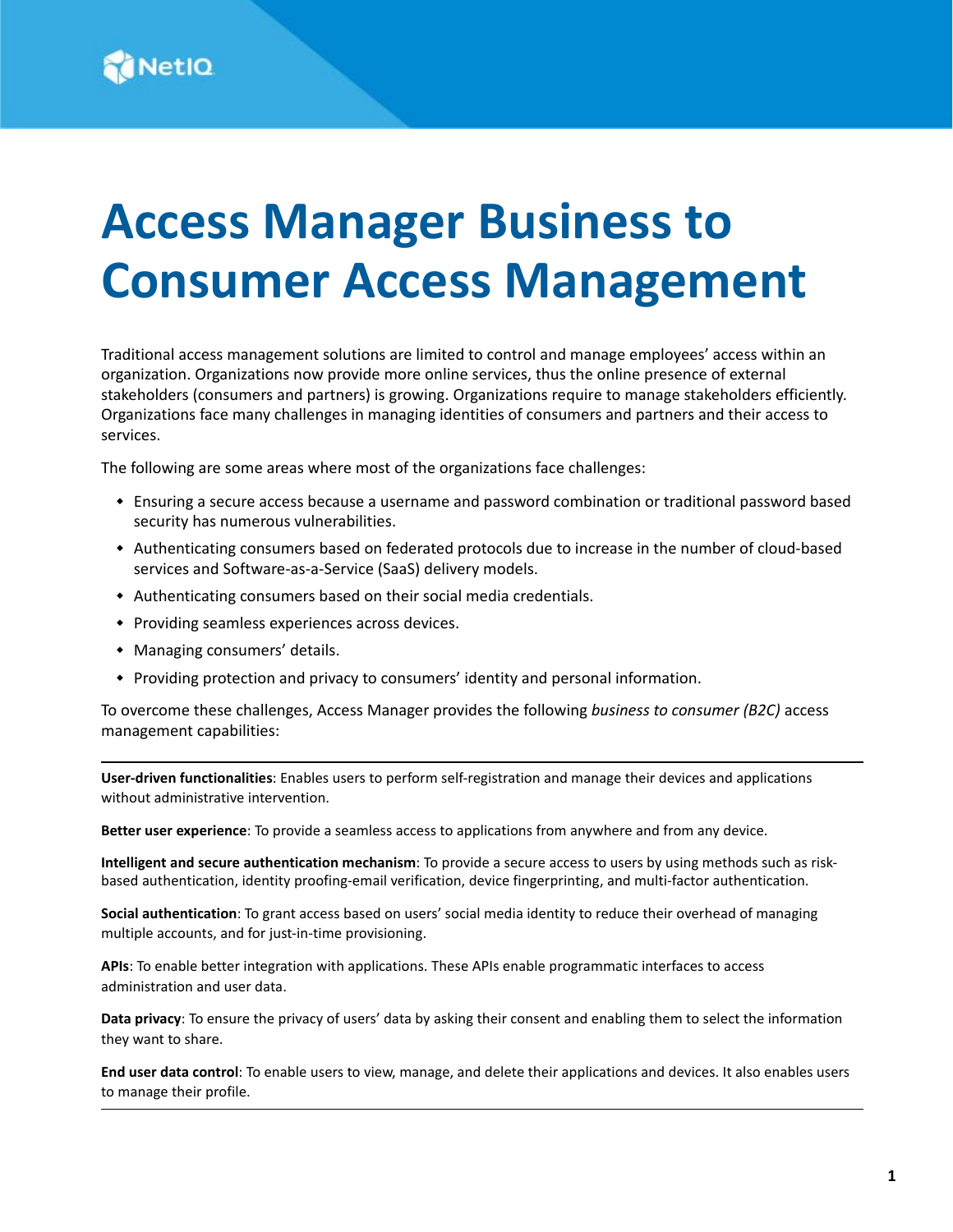Access Manager User Portal supports B2C access management capabilities. To provide B2C access management capabilities, Access Manager integrates with the following products:

- **NetIQ Self Service Password Reset:** To enable customers and partners perform self-registration and to provide end user data control, such as change password and modify profile details.
- **NetIQ Advanced Authentication:** To use the multi-factor authentication capability when a user tries to log in from an untrusted device.

The following diagram illustrates a common set of B2C access management capabilities of Access Manager:



Business to Consumer Access Management

# <span id="page-1-0"></span>**1 An Example Scenario**

Let us assume Acme Inc. is a life insurance provider that provides individual and group insurance products to its customers. It has nationwide agents that sell and service insurance products. It also sells insurance products through the online portal. It uses SaaS services such as ServiceNow, Salesforce, DocuSign, and LexisNexis to provide services to its consumers and agents.

Acme Inc. serves the following two types of online users:

- **Consumer**: A person who buys the insurance products. In this example, Carol is a consumer.
- **Insurance Agent**: A person who sells products of Acme Inc along with the products from other companies. An agent needs elevated privileges. In this example, Aaron is an agent. He needs privileges to access the information about commission details, view new products, view clients' insurance information, and access to additional services such as a service ticket in ServiceNow.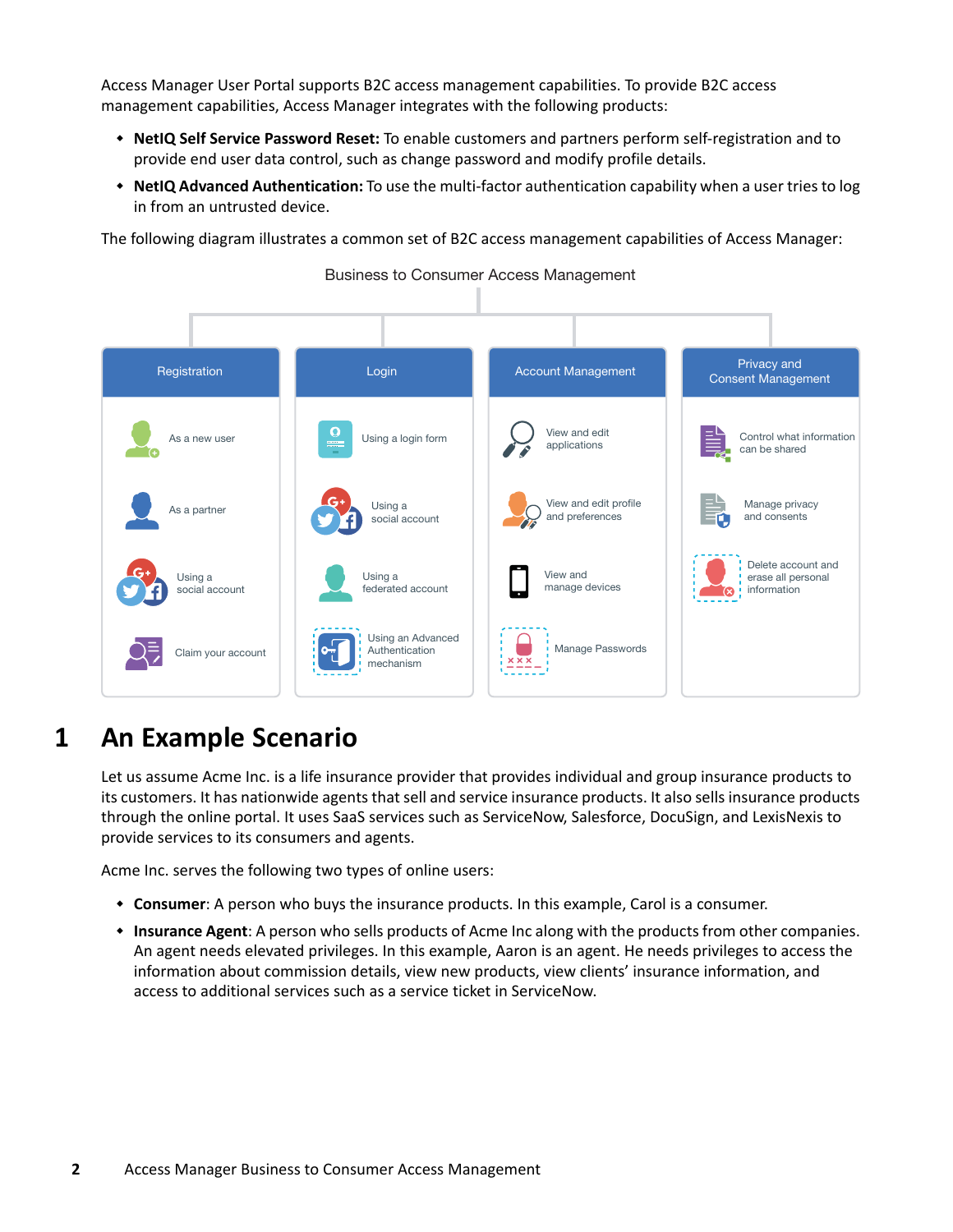The Access Manager B2C portal caters to the following requirements of Aaron and Carol in this scenario:

**Registration** through any of the following ways:

- As a new user using the registration page
- As an agent
- Using social accounts

**Agent Activation** through the following way:

- Using B2C customer center to create an agent's username
- A verification code is sent to the agent's email ID
- The agent sets a password using username and verification code

**Login** through any of the following ways:

- Using the default login page
- Using social accounts
- Through a federated account
- Using an Advanced Authentication mechanism

**Account Management** to perform the following actions:

- View and delete applications
- View and edit profile details, such as name and phone number and preferences
- View and manage devices
- Manage passwords

**Privacy and Consent Management** to perform the following actions:

- Decide what information they want to share
- Manage privacy and consents
- Delete an account and erase all personal information

To configure B2C access management for this scenario, see [Business To Consumer Wizard: Sample](#page-23-0)  [Configuration.](#page-23-0)

# **2 Strategy for Deploying B2C**

Access Manager B2C deployment consists of the following modules:

**Self Service Password Reset:** Enables consumers and partners perform self-registration, self-registration using social login information, account management (passwords, profile), and account deletion.

**Advanced Authentication:** Enables multi-factor authentication when a user tries to log in from an untrusted device.

**B2C User Portal:** This is the fully customized user portal.

**Access Manager Access Gateway:** Ties together the various components and provides a unified domain to the end user.

**Access Manager Identity Server:** Evaluates login risks and alters the level of authentication. Integrates with Advanced Authentication to provide a variety of authentication mechanisms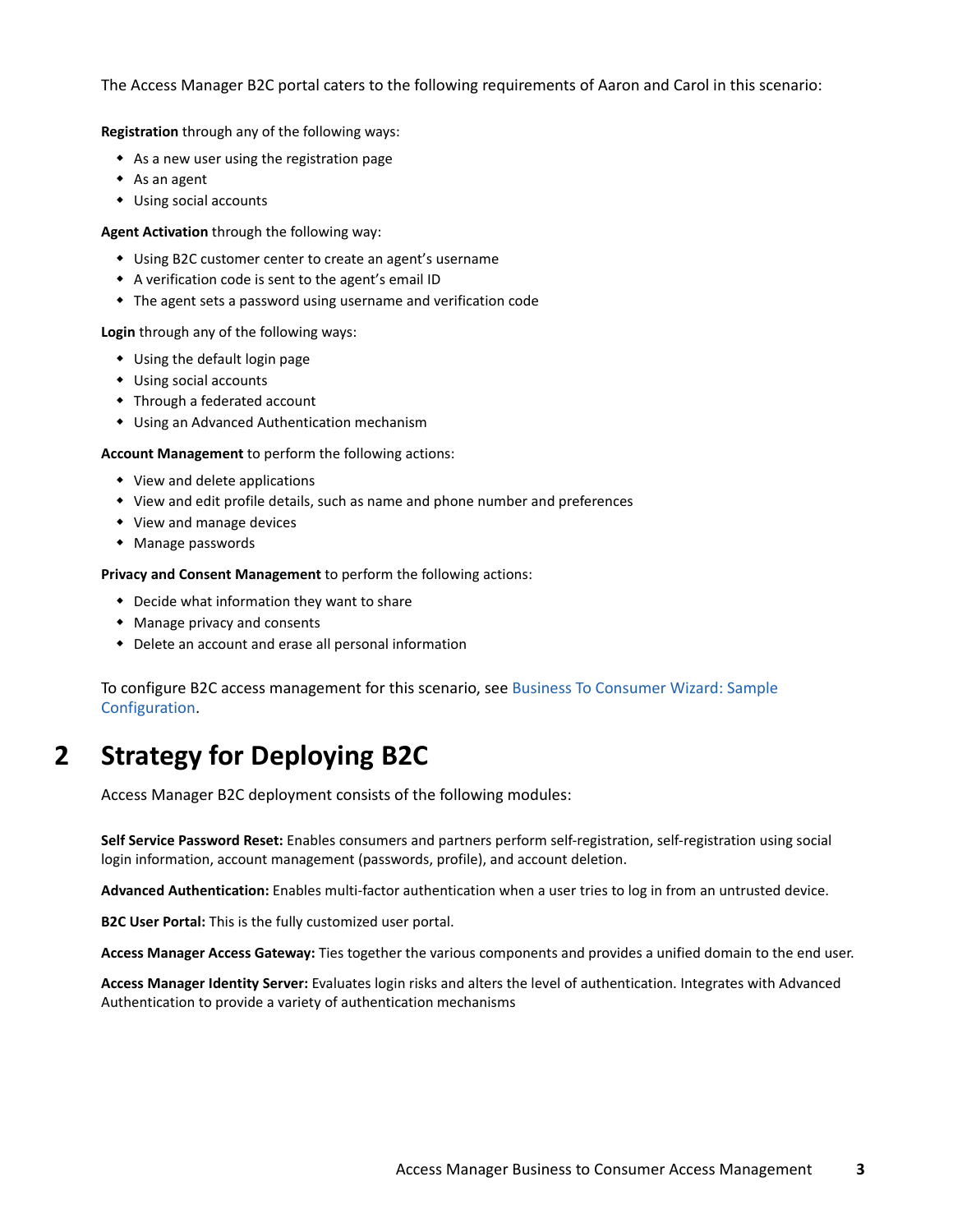The following diagram illustrates how Self Service Password Reset and Advanced Authentication are integrated with Access Manager:



### **Deployment Workflow for B2C**

You can use the following base URLs to deploy a standard B2C access management environment:

- **B2C login URL:** https://www.b2c.com/portal
- **User portal URL:** https://idp.b2c.com:8443/nidp/portal
- **Access Gateway hosting Self Service Password Reset URL:** https://www.b2c.com/sspr/
- **Access Gateway hosting Advanced Authentication URL:** https://aa.b2c.com/account/basic

**IMPORTANT:** Access Manager, Self Service Password Reset, and Advanced Authentication must use the same LDAP user store.

| Task |                                                                                                                                | <b>Reference</b>                                                                                                   |
|------|--------------------------------------------------------------------------------------------------------------------------------|--------------------------------------------------------------------------------------------------------------------|
|      | 1. Set up the B2C login page.                                                                                                  | Setting Up the B2C Login Page                                                                                      |
|      | 2. Configure Self Service Password Reset and Advanced<br>Authentication servers.                                               | Configuring Self Service Password Reset and Advanced<br>Authentication                                             |
|      | 3. Configure services for portal login page, Self Service<br>Password Reset, and Advanced Authentication in<br>Access Gateway. | Configuring Services for Login Page, Self Service Password<br>Reset, and Advanced Authentication in Access Gateway |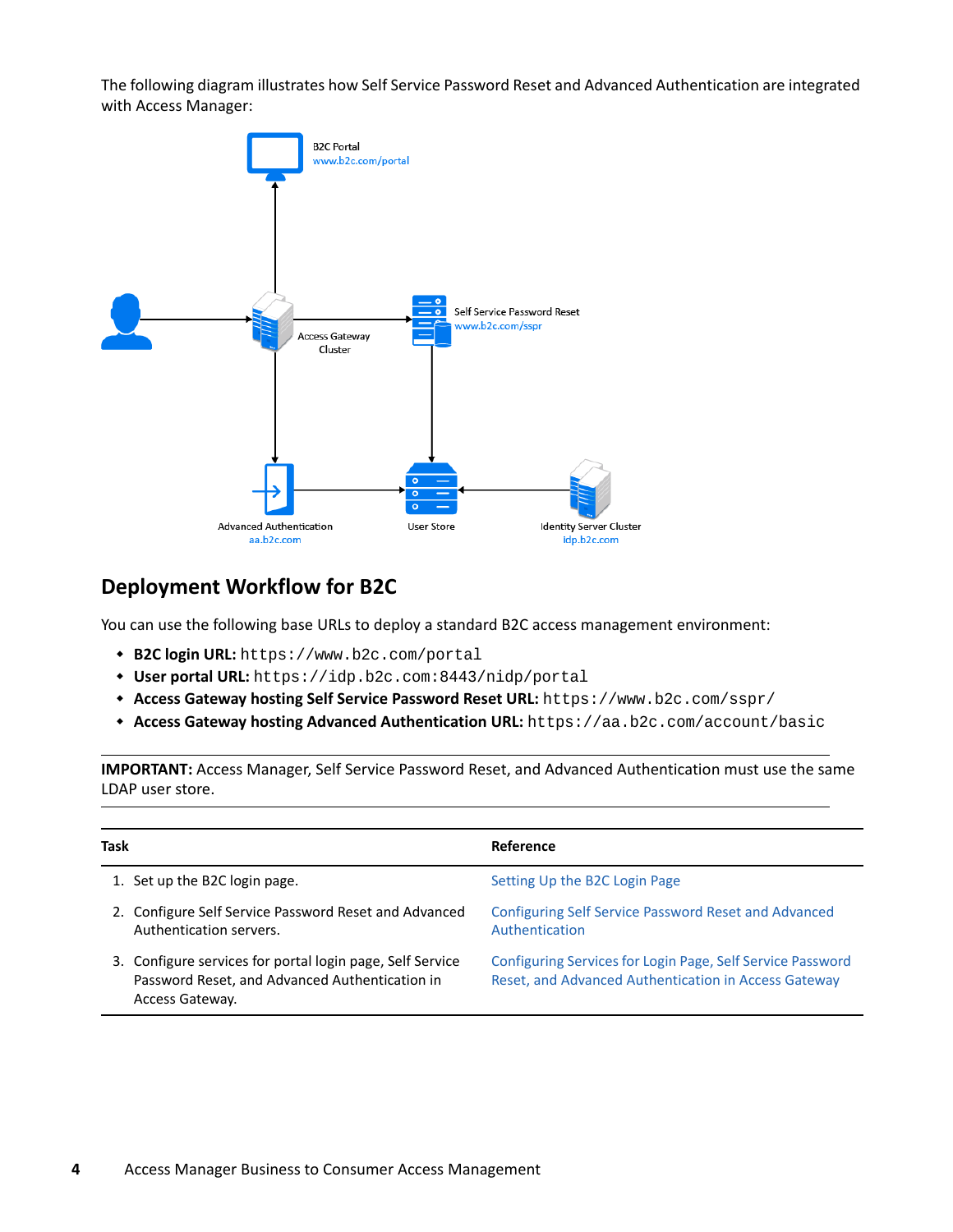| Task |                                                                                                                                                                            | Reference                                                                                                       |
|------|----------------------------------------------------------------------------------------------------------------------------------------------------------------------------|-----------------------------------------------------------------------------------------------------------------|
|      | 4. Enable Self Service Password Reset and Advanced<br>Authentication Servers integration in Identity Server.                                                               | <b>Enabling Self Service Password Reset and Advanced</b><br><b>Authentication Integration in Access Manager</b> |
|      | Specify Advanced Authentication server details in<br>Identity Server when you want to use authentication<br>methods from Advanced Authentication.                          |                                                                                                                 |
|      | 5. Configure social authentication contracts.                                                                                                                              | <b>Configuring Social Authentication Contracts</b>                                                              |
|      | 6. Configure device registration contract using an<br>Advanced Authentication method for step-up<br>authentication.                                                        | Configuring a Device Registration Contract                                                                      |
|      | 7. Configure to send email notifications when a user logs<br>in using an unknown device. You can configure this<br>option if you configure a device registration contract. | <b>Configuring Email Server</b>                                                                                 |

# <span id="page-4-0"></span>**3 Setting Up the B2C Login Page**

When you integrate Access Manager with Self Service Password Reset, it automatically enables the **Register** and **Forgot Password** links on the login page. However, you can configure the login page based on your requirements. You can choose the options and actions that are available for users on the login page.

Perform the following steps to set up the B2C login page:

**1** Download b2cFramework-1.0.zip from the /opt/novell/nids/lib/webapp/css/ folder of Access Manager Identity Server.

For information about how to download this file, see "[Downloading Files from a Server"](https://www.microfocus.com/documentation/access-manager/5.0/pdfdoc/admin/admin.pdf#downloadserverfile) in

the *[NetIQ Access Manager 5.0 Administration Guide](https://www.microfocus.com/documentation/access-manager/5.0/pdfdoc/admin/admin.pdf#bookinfo)*.

- **2** Unzip the file and locate login\_snippet.jsp and b2c\_nam\_login.jsp. Add these files to the /opt/ novell/nids/lib/webapp/jsp/ folder of Access Manager Identity Server. For information about how to add a file, see ["Adding Configurations to a Cluster](https://www.microfocus.com/documentation/access-manager/5.0/pdfdoc/admin/admin.pdf#addconfigcluster)" in the *[NetIQ Access Manager 5.0 Administration](https://www.microfocus.com/documentation/access-manager/5.0/pdfdoc/admin/admin.pdf#bookinfo)  [Guide](https://www.microfocus.com/documentation/access-manager/5.0/pdfdoc/admin/admin.pdf#bookinfo)*.
- **3** Locate login snippet.css and add this file to the /opt/novell/nids/lib/webapp/css/ folder of Access Manager Identity Server. For information about how to add a file, see "[Adding Configurations to a](https://www.microfocus.com/documentation/access-manager/5.0/pdfdoc/admin/admin.pdf#addconfigcluster)  [Cluster](https://www.microfocus.com/documentation/access-manager/5.0/pdfdoc/admin/admin.pdf#addconfigcluster)" in the *[NetIQ Access Manager 5.0 Administration Guide](https://www.microfocus.com/documentation/access-manager/5.0/pdfdoc/admin/admin.pdf#bookinfo)*.
- **4** Locate example.html and example.css and rename these to index.html and index.css respectively.
- **5** Open index.html and perform the following steps:

For information about how to open and modify a file, see ["Modifying Configurations"](https://www.microfocus.com/documentation/access-manager/5.0/pdfdoc/admin/admin.pdf#modconfigfile) in the *[NetIQ Access](https://www.microfocus.com/documentation/access-manager/5.0/pdfdoc/admin/admin.pdf#bookinfo)  [Manager 5.0 Administration Guide](https://www.microfocus.com/documentation/access-manager/5.0/pdfdoc/admin/admin.pdf#bookinfo)*.

- **5a** Search for <link rel="stylesheet" href="example.css"> and replace example.css with index.css.
- **5b** Search for <script src="../login\_snippet.js"></script> and replace / login\_snippet.js with https://idp.b2c.com:8443/nidp/jsp/login\_snippet.jsp.
- **5c** Search for apiHost: and replace https://prvqenam660.namdom049.lab:8443/ with https:// idp.b2c.com:8443/.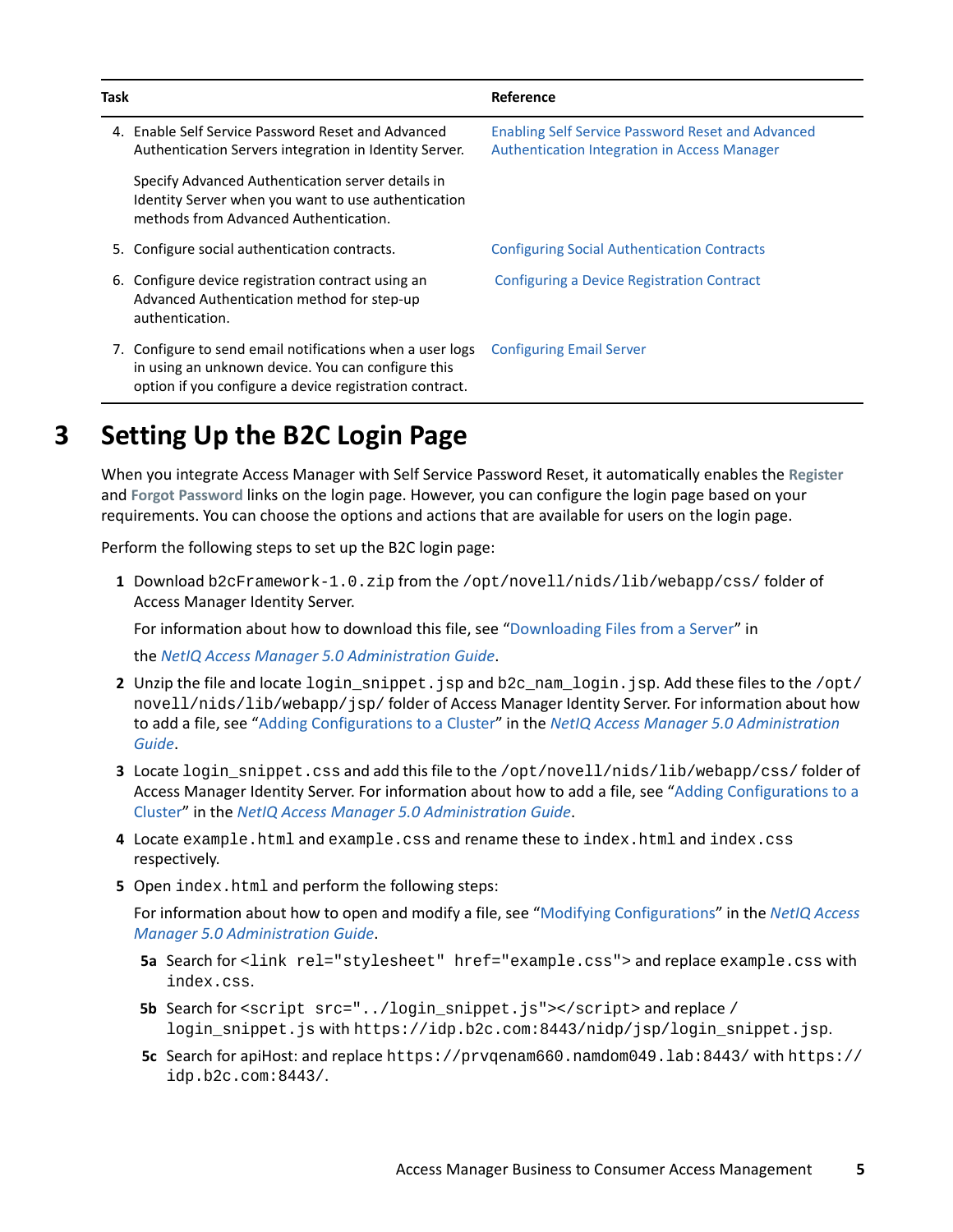**5d** (Optional) In the login\_snippet.jsp file, configure parameter loginUrl with the new login URL. For example, loginUrl: 'https://idp.b2c.com:8443/nidp/app/b2c\_login'.

**IMPORTANT:** This step is required only if the default authentication contract has two or more authentication methods configured. For example, if the default contract is a risk-based contract and it is configured to prompt for an additional authentication based on the risk, then configure this step.

- **6** Host the following files on a web server or a Tomcat web application container:
	- index.html
	- index.css

To host these files, create a folder named portal in the root folder of the web server or in the tomcat container and copy these files to this folder.

**7** Open Identity Server's [web.xml.](https://www.microfocus.com/documentation/access-manager/5.0/pdfdoc/admin/admin.pdf#t4dwgv07lkzs)

For information about how to open and modify a file, see ["Modifying Configurations"](https://www.microfocus.com/documentation/access-manager/5.0/pdfdoc/admin/admin.pdf#modconfigfile) in the *[NetIQ Access](https://www.microfocus.com/documentation/access-manager/5.0/pdfdoc/admin/admin.pdf#bookinfo)  [Manager 5.0 Administration Guide](https://www.microfocus.com/documentation/access-manager/5.0/pdfdoc/admin/admin.pdf#bookinfo)*.

**8** In web.xml, enable the CORS filter by uncommenting the following filter configuration:

```
<filter>
   <filter-name>CorsFilterController</filter-name>
   <filter-class>com.novell.nidp.servlets.filters.CorsFilterController</filter-class>
</filter>
<filter-mapping>
   <filter-name>CorsFilterController</filter-name>
   <url-pattern>*</url-pattern>
</filter-mapping>
<filter>
   <filter-name>CorsFilter</filter-name>
   <filter-class>org.apache.catalina.filters.CorsFilter</filter-class>
   <init-param>
     <param-name>cors.allowed.origins</param-name>
     <param-value>*</param-value>
   </init-param>
   <init-param>
     <param-name>cors.allowed.methods</param-name>
     <param-value>GET,POST,HEAD,OPTIONS,PUT</param-value>
   </init-param>
   <init-param>
     <param-name>cors.allowed.headers</param-name>
     <param-value>Content-Type,X-Requested-With,accept,Origin,Access-Control-Request-
Method,Access-Control-Request-Headers</param-value>
   </init-param>
   <init-param>
     <param-name>cors.exposed.headers</param-name>
     <param-value>Access-Control-Allow-Origin,Access-Control-Allow-Credentials</param-
value>
   </init-param>
</filter>
<filter-mapping>
   <filter-name>CorsFilter</filter-name>
   <url-pattern>*</url-pattern>
</filter-mapping>
```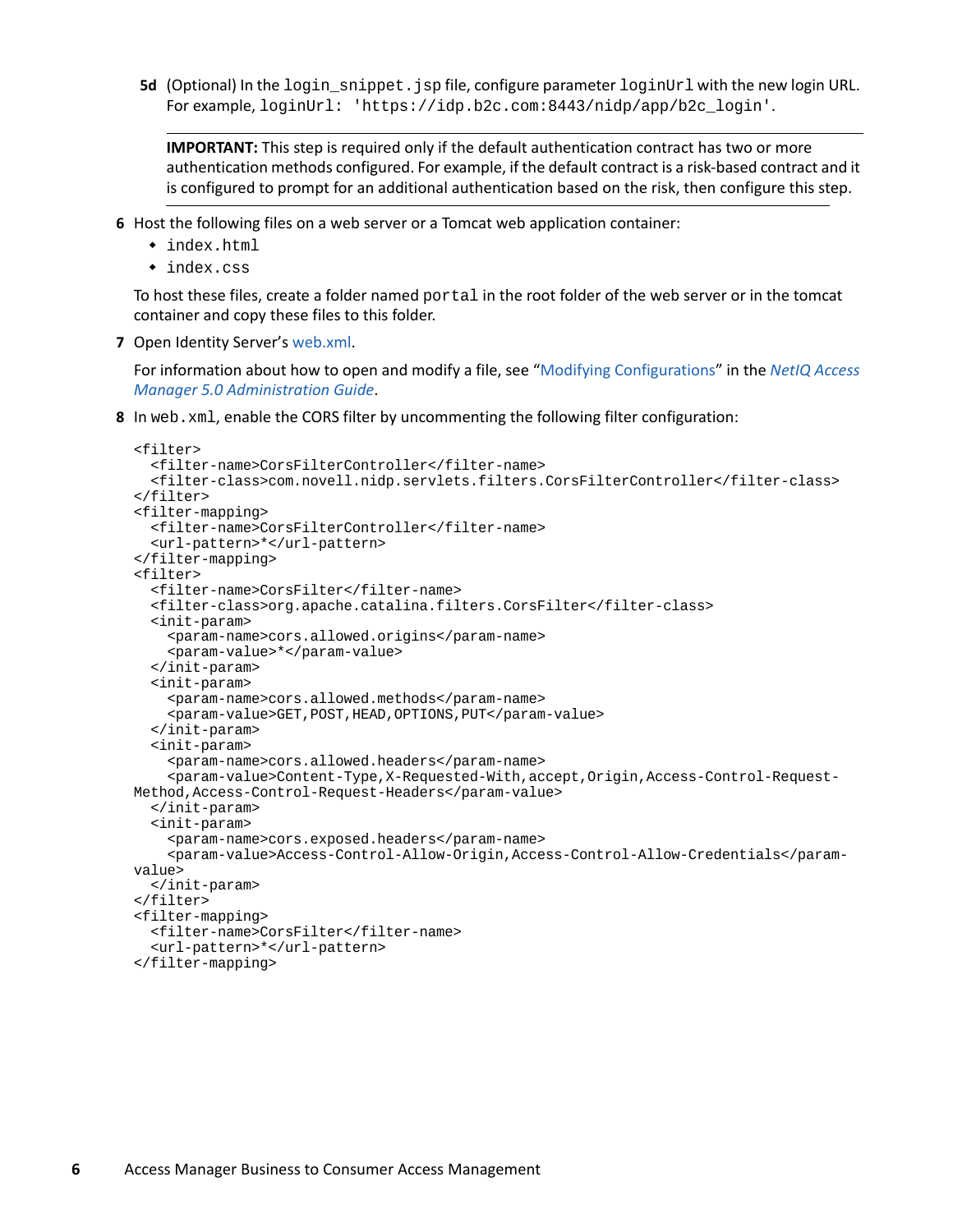#### **9** Add the following snippet:

```
<servlet>
   <servlet-name>B2CLoginServlet
  </servlet-name>
   <display-name>B2C Login Servlet
   </display-name>
   <jsp-file>/jsp/b2c_nam_login.jsp
   </jsp-file>
</servlet>
<servlet-mapping>
   <servlet-name>B2CLoginServlet
   </servlet-name>
   <url-pattern>/app/b2c_login
   </url-pattern>
</servlet-mapping>
```
- **10** Add b2c\_nam\_login.jsp to the list of JSP in the param-value of the name>nidpJspFilter filter.
- **11** Restart Identity Server.
- **12** Ensure that you can access the B2C login page at  $http://web server IP address where$ index.html is hosted>/portal/index.html and the page contains a login form.

For more customization options, locate Login Snippet.pdf in the files extracted from b2cFramework-1.0.zip. Open it to find further steps to customize the B2C login page.

### <span id="page-6-0"></span>**4 Configuring Self Service Password Reset and Advanced Authentication**

- [Configuring Self Service Password Reset for B2C](#page-6-1)
- [Configuring Advanced Authentication for B2C](#page-10-1)

### <span id="page-6-1"></span>**4.1 Configuring Self Service Password Reset for B2C**

In the B2C access management deployment, the following requirements are achieved using Self Service Password Reset:

- User account creation during self-registration
- User account creation during social registration
- User account activation for the agent registration
- Password recovery for user accounts
- Profile update for user accounts
- Account deletion
- Change password

Perform the following tasks in Self Service Password Reset to achieve these requirements:

- 1. Log in to Self Service Password Reset as an administrator.
- 2. In the toolbar, click your username and select **Configuration Editor**.
- 3. Create a general profile for self-registration.

For more information, see [Enabling Self-Registration](#page-7-0).

4. Create a social profile for social registration.

Form more information, see [Enabling Self-Registration Using Social Login Information](#page-8-0).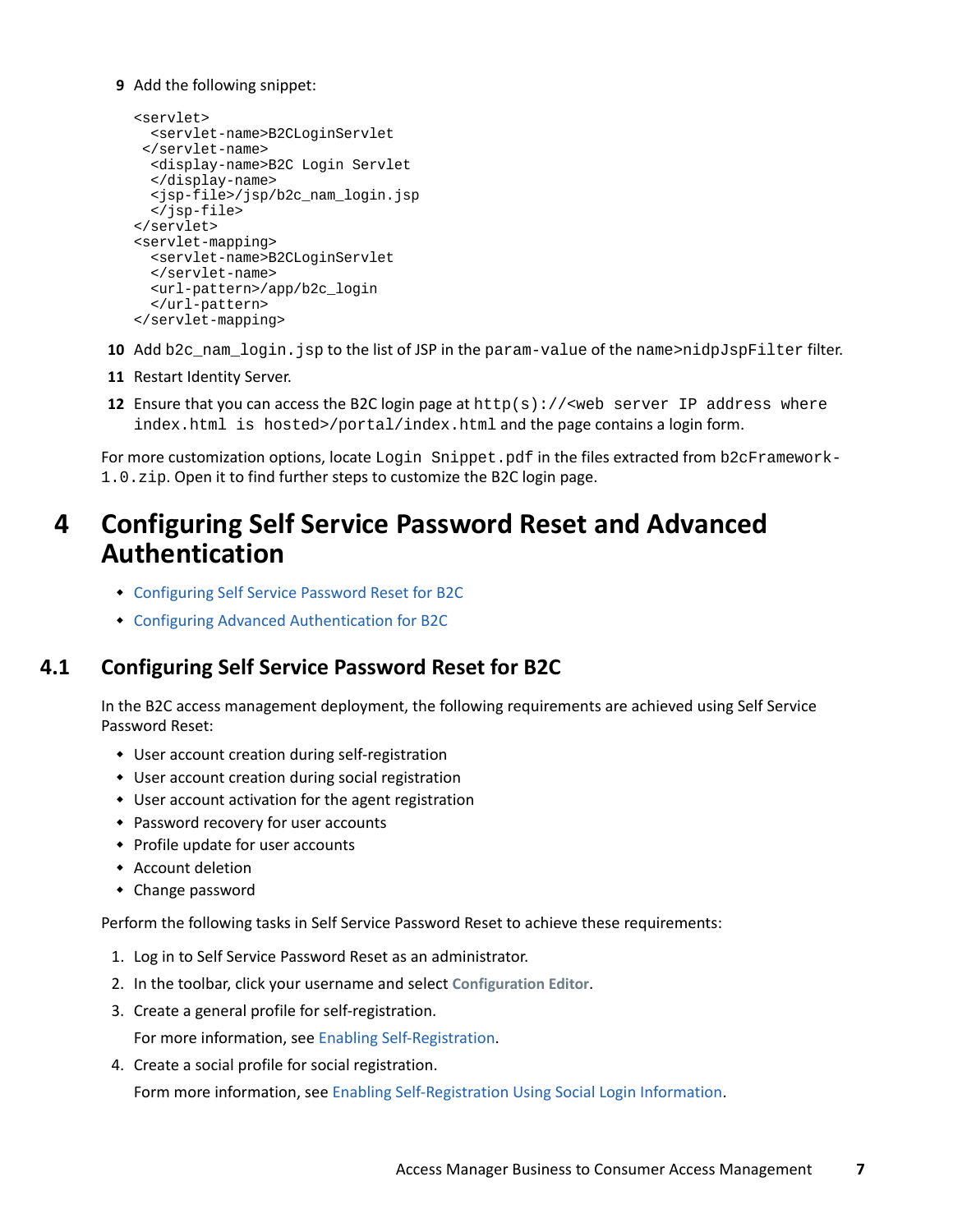- 5. Enable and edit the **User Activation** profile for agent registration. Form more information, se[e Configuring the User Activation Profile Module.](https://www.netiq.com/documentation/self-service-password-reset-42/sspr-adminguide/data/b14knuop.html)
- 6. Enable and edit the **Forgotten Password** profile to enable the users to reset password and login again. For more information, se[e Configuring the Update Profile Module.](https://www.netiq.com/documentation/self-service-password-reset-42/sspr-adminguide/data/b1ggnqpg.html)
- 7. Enable and edit the **Update Profile** profile to enable the users to update their profiles. For more information, se[e Configuring the Update Profile Module.](https://www.netiq.com/documentation/self-service-password-reset-42/sspr-adminguide/data/b14knvb3.html)
- 8. Edit the **Delete Account** profile to enable users to delete their profile. Fore more information, see [Enabling User Deleting Capabilities](#page-9-0).
- 9. Enable the **Change Password** profile to enable users to change their passwords. This is the default profile for change password. You can edit this profile to change the default behavior.

For more information, see [Configuring the Change Password Module](https://www.netiq.com/documentation/self-service-password-reset-42/sspr-adminguide/data/b14knh9k.html).

- 10. Click **Modules > Public > New User Registration > New User Settings** and select **Enabled**.
- 11. Click **Security > Web Security** and specify the following URLs in **Redirect Whitelist**:
	- https://www.b2c.com
	- https://idp.b2c.com:8443/nidp
- 12. You can define various URLs in Self Service Password Reset configuration to redirect the user to a logical page after the completion of each task.

To define these URLs, click **Settings > Application > Application**, and set up the following URLs:

- Set up a **Site URL**. For example, https://www.b2c.com/sspr
- Set up a **Forward URL**. For example, https://www.b2c.com/portal/index.html
- Set up a **Logout URL**. For example, https://www.b2c.com/AGLogout
- Set up a **Home URL**. For example, https://idp.b2c.com:8443/nidp/portal

#### <span id="page-7-0"></span>**4.1.1 Enabling Self-Registration**

To enable user self-registration, you must create a profile in Self Service Password Reset.

Perform the following steps to create a profile:

- **1** Create a new **New User Profile** profile using a unique profile name. For example, General.
- **2** Click **Modules > Public > New User Profile > General**.
- **3** Edit **Creation Context** in the General profile to match the context in the LDAP directory where users are created. For example, ou=users,o=novell.
- **4** Edit the form based on the information that you require from users.

A standard form contains the following fields:

| <b>Name</b> | Label             |
|-------------|-------------------|
| cn          | <b>User Name</b>  |
| givenName   | <b>First Name</b> |
| sn          | <b>Last Name</b>  |
| mail        | <b>Email</b>      |
| mobile      | <b>Mobile</b>     |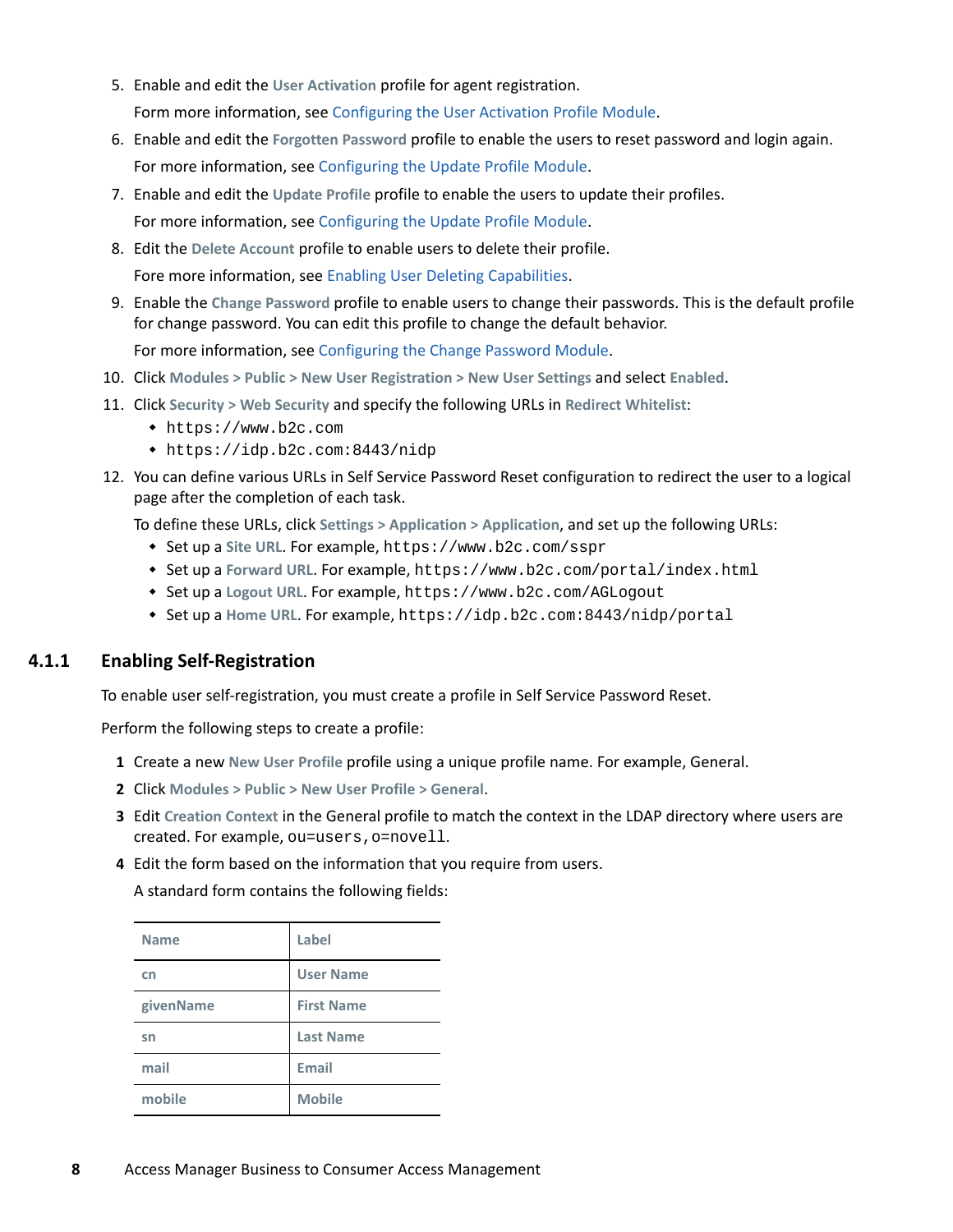**NOTE:** If your LDAP store is Active Directory, cn will be sAMAccountName.

- **5** Delete the default definition in **LDAP Entry ID Definition** if cn is part of the user configured in the previous step.
- **6** (Optional) You can select **Enable New User Email Verification** and **Enable New User SMS Verification** based on your verification requirement.
- **7** Set up **After Registration Redirect URL** for the **New User Registration** general profile. For example, https:/ /www.b2c.com/portal.
- **8** If the Self Service Password Reset configuration for forgotten password is challenge/response then **After Registration Redirect URL** is the Access Gateway URL. For example, https://www.b2c.com/sspr/ private/setup-responses.
- **9** Select **Prompt User for Password** to prompt the user to provide a password during registration.
- **10** Now, users can register themselves using the /sspr/public/newuser/profile/General URL.

For more information about how to configure profiles in Self Service Password Reset, see [Configuring Profiles](https://www.netiq.com/documentation/self-service-password-reset-42/sspr-adminguide/data/t41w0qfruh1o.html) in the [Self Service Password Reset 4.2 Administration Guide.](https://www.netiq.com/documentation/self-service-password-reset-42/sspr-adminguide/data/bookinfo.html)

#### <span id="page-8-0"></span>**4.1.2 Enabling Self-Registration Using Social Login Information**

Perform the following steps to configure Self Service Password Reset to enable user registration using social networking accounts:

- **1** Create a new **New User Profile** profile using a unique profile name. For example, Social.
- **2** Edit **Creation Context** in the social profile to match the context in the LDAP directory where users are created.

For example, ou=users,o=novell.

**3** Edit the form based on the information required from users. A standard form contains the following fields:

| <b>Name</b> | Label            |
|-------------|------------------|
| cn          | <b>User Name</b> |
| displayName | <b>Full Name</b> |
| sn          | <b>Last Name</b> |
| mail        | <b>Email</b>     |
| carLicense  | <b>Unique ID</b> |

**NOTE:** If your LDAP store is Active Directory, then cn will be sAMAccountName.

- **4** Delete the default definition in **LDAP Entry ID Definition** if cn is part of the form configured in Step 3.
- **5** (Optional) You can select **Enable New User Email Verification** and/or **Enable New User SMS Verification** based on your verification requirement.
- **6** Deselect **Prompt User for Password** to ensure that the user is not prompted for password.
- **7** Click **Settings > Web Services > REST Services**.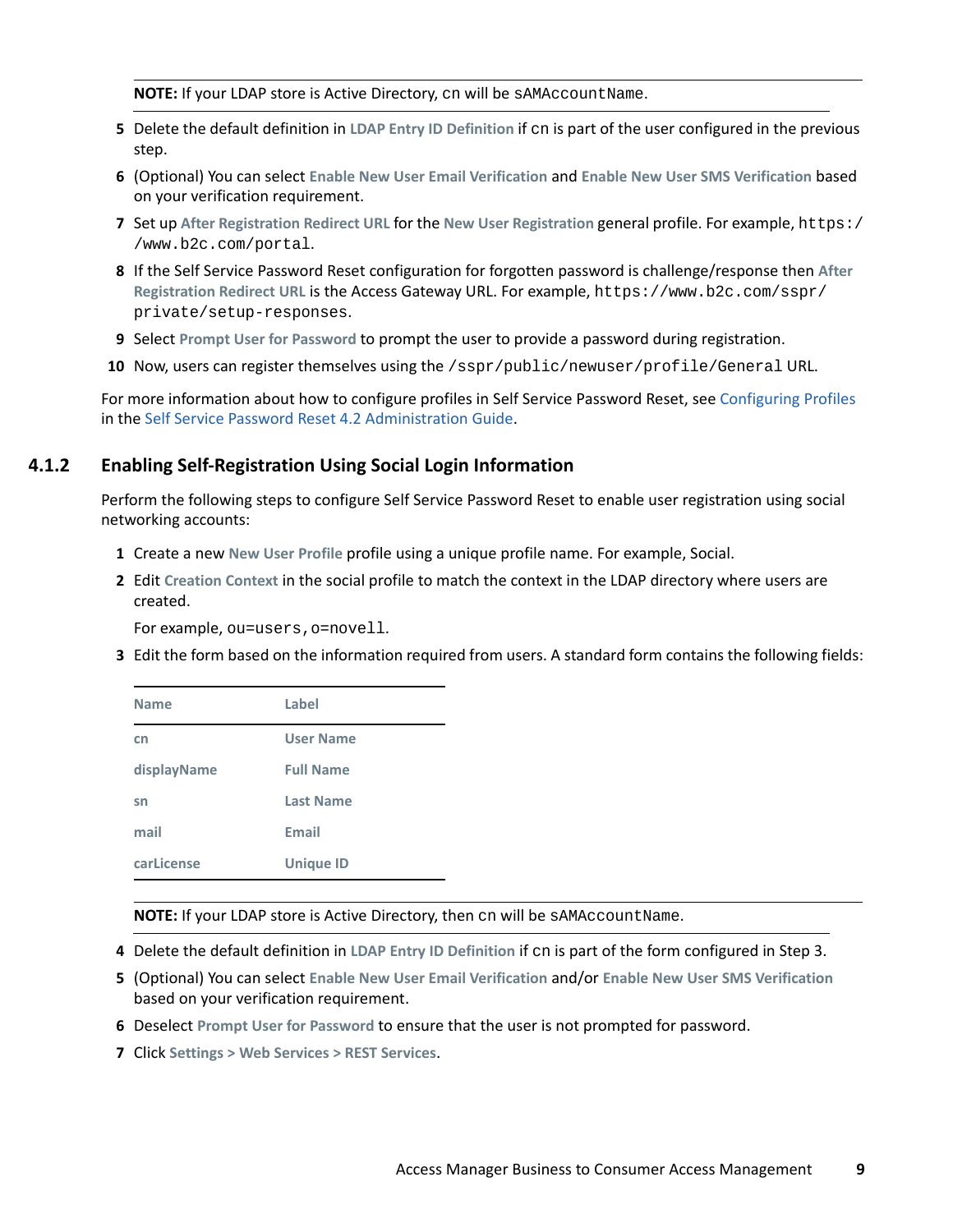Perform the following steps in **REST Services**:

- **7a** Select **Enable External Web Services**.
- **7b** Click on **Add Value** in **External Web Services Secret**.
- **7c** Specify a name for the new password. For example, NAMSECRET.
- **7d** Specify a password and click **Store Password**. For example, pass@123.

**IMPORTANT:** This name and password is used when you configure Access Manager to integrate with Self Service Password Reset. Specify name in **API Username** and password in **API Password** while specifying the Self Service Password server details in Identity Server. See [Configuring Self Service](#page-15-0)  [Password Reset Server Details in Identity Server](#page-15-0).

**7e** Click **Usage** and select **Signing Form Service - /signing/form** and **Health Service - /health**.

| External Web Services Secrets - Usage - NAMsecret |                                      |  |  |
|---------------------------------------------------|--------------------------------------|--|--|
|                                                   | Signing Form Service - /signing/form |  |  |
|                                                   | Health Service - /health             |  |  |
|                                                   |                                      |  |  |

- **7f** Click **OK**.
- **7g** Log in to Access Manager as an administrator. Navigate to **Identity Server > Shared Settings > Self Service Password Reset > Integration Links**. Specify a path for profile in **Auto Registration URL**. For example, /public/newuser/profile/Social.
- **8** Now, users can register themselves using the /sspr/public/newuser/profile/Social URL.

For more information about how to register social users using Self Service Password Reset, see [Creating](https://www.netiq.com/documentation/self-service-password-reset-42/sspr-adminguide/data/t43milg959i5.html#t43mjeqte4xz)  [Accounts for Social Users in Self Service Password Reset Using the New User Registration Module](https://www.netiq.com/documentation/self-service-password-reset-42/sspr-adminguide/data/t43milg959i5.html#t43mjeqte4xz) in the [Self](https://www.netiq.com/documentation/self-service-password-reset-42/sspr-adminguide/data/bookinfo.html)  [Service Password Reset 4.2 Administration Guide.](https://www.netiq.com/documentation/self-service-password-reset-42/sspr-adminguide/data/bookinfo.html)

#### <span id="page-9-0"></span>**4.1.3 Enabling User Deleting Capabilities**

Configure the **Delete Account** module in Self Service Password Reset. This enables users to delete their account information stored in Access Manager. When users delete their own accounts from the B2C portal, the requests are sent through REST API to Access Manager. This configuration is required when you want to delete the complete user history and device registration is configured in the Access Manager contract.

For information about how to enable user delete capabilities, see [Deleting User Accounts in Access Manager](https://www.netiq.com/documentation/self-service-password-reset-42/sspr-adminguide/data/t41u798dzatw.html#t43v4wntk846)  [from the Delete Account Module](https://www.netiq.com/documentation/self-service-password-reset-42/sspr-adminguide/data/t41u798dzatw.html#t43v4wntk846) in the [Self Service Password Reset 4.2 Administration Guide](https://www.netiq.com/documentation/self-service-password-reset-42/sspr-adminguide/data/bookinfo.html).

Ensure that you perform the following additional steps:

- Enable the **Delete LDAP Entry** option.
- To logout the user from Access manager after deletion of the user, set up **Next URL** for **Delete Account**. For example, https://www.b2c.com/AGLogout.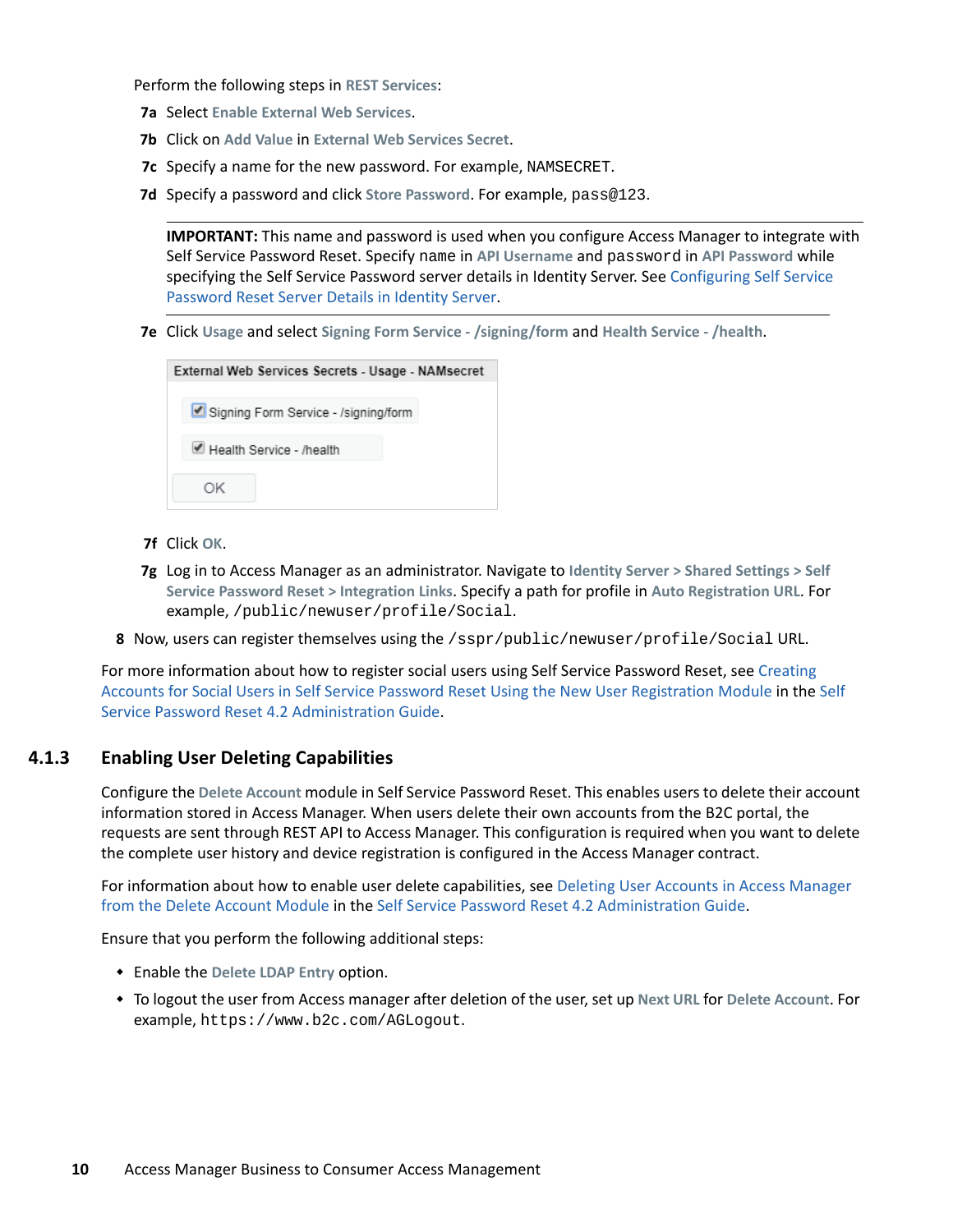### <span id="page-10-1"></span>**4.2 Configuring Advanced Authentication for B2C**

**IMPORTANT:** You must configure the Advanced Authentication server before creating an Advanced Authentication class in Access Manager. See ["Configuring Advanced Authentication Server"](https://www.microfocus.com/documentation/access-manager/5.0/pdfdoc/admin/admin.pdf#advauthserver) in the *[NetIQ Access](https://www.microfocus.com/documentation/access-manager/5.0/pdfdoc/admin/admin.pdf#bookinfo)  [Manager 5.0 Administration Guide](https://www.microfocus.com/documentation/access-manager/5.0/pdfdoc/admin/admin.pdf#bookinfo)*.

- **1** Log in to Advanced Authentication Administrative Portal.
- **2** Create an advanced authentication method in Advanced Authentication Server.

For example, select the security question method. See ["Configuring Authentication Methods](https://www.microfocus.com/documentation/access-manager/5.0/pdfdoc/admin/admin.pdf#configureauthmethod)" in the *[NetIQ Access Manager 5.0 Administration Guide](https://www.microfocus.com/documentation/access-manager/5.0/pdfdoc/admin/admin.pdf#bookinfo)*.

**3** Create a chain named b2c. Assign the security question method created in previous step to the b2c chain. Ensure that all users are assigned to this chain. Assign the b2c chain to the default Access Manager event created in Advanced Authentication.

For more information about how to create and assign a chain, see [Creating a Chain.](https://www.netiq.com/documentation/advanced-authentication-56/server-administrator-guide/data/creating_chain.html)

- **4** Assign the b2c chain to the default Access Manager event by moving the b2c chain from **Available** to **Used**.
- **5** Add the Access Manager Identity Server endpoint to the Access Manager event so that the Identity Server endpoint is white listed for the Access Manager event. You can perform this step only when the Advanced Authentication server details are specified in Identity Server.

For more information about configuring Advanced Authentication, see "[Multi-Factor Authentication Using](https://www.microfocus.com/documentation/access-manager/5.0/pdfdoc/nam_aa_integration_guide/nam_aa_integration_guide.pdf#namaaintegrationguide)  [Advanced Authentication"](https://www.microfocus.com/documentation/access-manager/5.0/pdfdoc/nam_aa_integration_guide/nam_aa_integration_guide.pdf#namaaintegrationguide).

### <span id="page-10-0"></span>**5 Configuring Services for Login Page, Self Service Password Reset, and Advanced Authentication in Access Gateway**

Login Page, Self Service Password Reset, and Advanced Authentication are configured as protected resources in Access Gateway to enable SSO.

- [Configuring the B2C Login Page as a Service in Access Gateway](#page-10-2)
- [Configuring SSO to Self Service Password Reset Through Access Gateway](#page-11-0)
- [Configuring SSO to Advanced Authentication Through Access Gateway](#page-12-0)

### <span id="page-10-2"></span>**5.1 Configuring the B2C Login Page as a Service in Access Gateway**

<span id="page-10-4"></span>**1** Create a reverse proxy named b2cproxy in Access Gateway. Specify a **Secure Port**. For example, 443. Assign a wild card certificate as Server Certificate.

For information about how to create a reverse proxy, see ["Managing Reverse Proxies and Authentication](https://www.microfocus.com/documentation/access-manager/5.0/pdfdoc/admin/admin.pdf#reverselist)" in the *[NetIQ Access Manager 5.0 Administration Guide](https://www.microfocus.com/documentation/access-manager/5.0/pdfdoc/admin/admin.pdf#bookinfo)*.

**NOTE:** You can specify any value in **Secure Port**, but you must configure the B2C access management deployment URLs in Access Gateway accordingly.

<span id="page-10-3"></span>**2** Create a proxy service named b2cproxyservice and provide the published DNS name as www.b2c.com.

For information about how to create and configure a proxy service, see "[Creating a Proxy Service](https://www.microfocus.com/documentation/access-manager/5.0/pdfdoc/admin/admin.pdf#reverse)" and "[Configuring a Proxy Service"](https://www.microfocus.com/documentation/access-manager/5.0/pdfdoc/admin/admin.pdf#host) in the *[NetIQ Access Manager 5.0 Administration Guide](https://www.microfocus.com/documentation/access-manager/5.0/pdfdoc/admin/admin.pdf#bookinfo)*.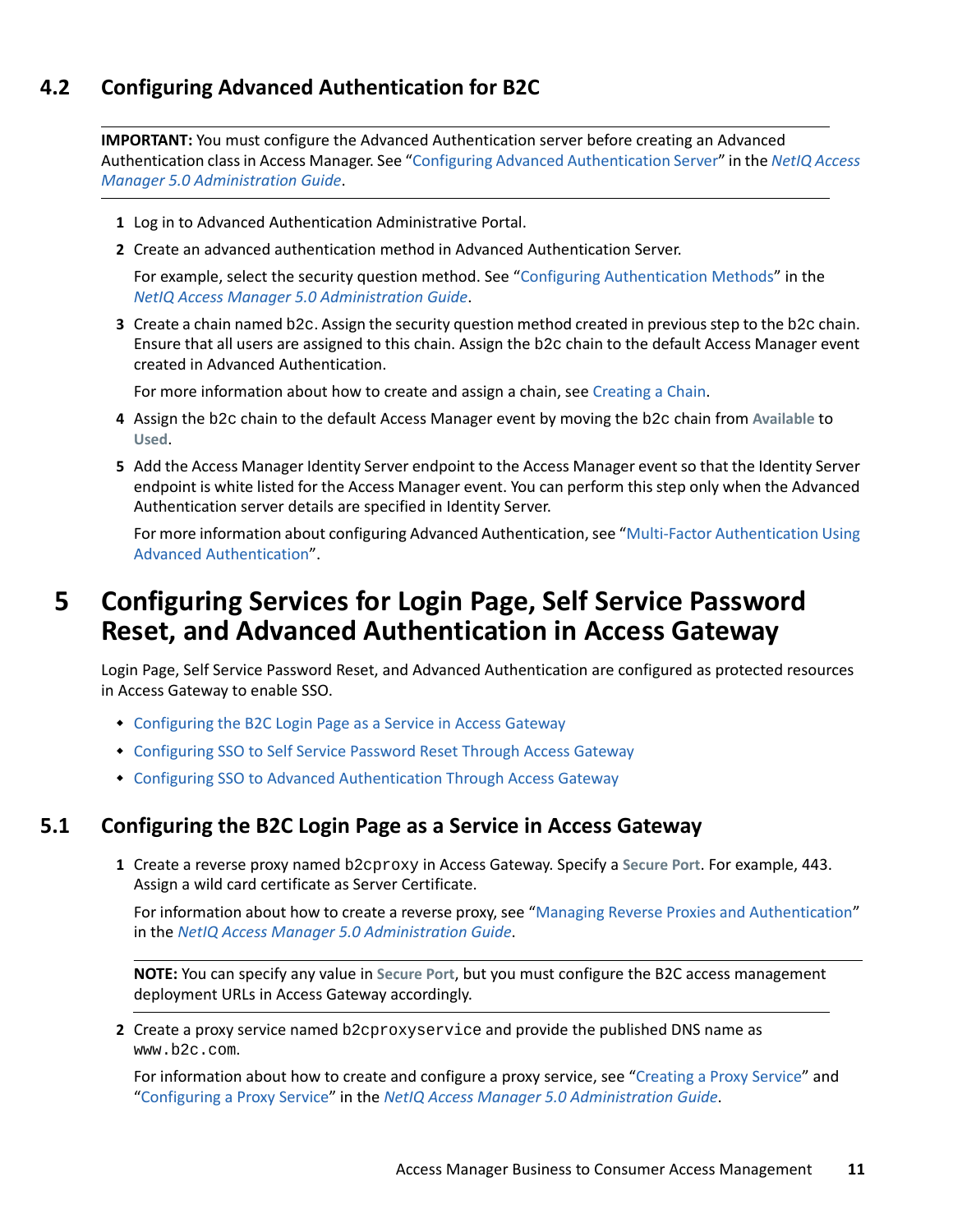**3** Specify the IP address of the server that is hosting index.html.

For information about index.html, see [Setting Up the B2C Login Page.](#page-4-0)

**4** Create a protected resource to the proxy service created in [Step 2](#page-10-3) and specify /\* in **URL Path** while creating the protected resource.

Do not assign a contract to this protected resource. This enables users with self-registration and password reset capabilities.

For information about how to create a protected resource, see ["Setting Up a Protected Resource"](https://www.microfocus.com/documentation/access-manager/5.0/pdfdoc/admin/admin.pdf#proverview) in the *[NetIQ Access Manager 5.0 Administration Guide](https://www.microfocus.com/documentation/access-manager/5.0/pdfdoc/admin/admin.pdf#bookinfo)*.

Now, you can access the login page as https://www.b2c.com/portal.

### <span id="page-11-0"></span>**5.2 Configuring SSO to Self Service Password Reset Through Access Gateway**

<span id="page-11-2"></span>**1** Create a path based multi-homing proxy service for the reverse proxy b2cproxy created in [Step 1](#page-10-4). Specify /sspr in **Path** while creating the proxy service.

For information about how to create and configure a proxy service, see "[Creating a Proxy Service](https://www.microfocus.com/documentation/access-manager/5.0/pdfdoc/admin/admin.pdf#reverse)" and "[Configuring a Proxy Service"](https://www.microfocus.com/documentation/access-manager/5.0/pdfdoc/admin/admin.pdf#host) in the *[NetIQ Access Manager 5.0 Administration Guide](https://www.microfocus.com/documentation/access-manager/5.0/pdfdoc/admin/admin.pdf#bookinfo)*.

**2** Create a protected resource for the proxy service created in the [Step 1.](#page-11-2) Specify /sspr/\* in **URL Path** while creating the protected resource.

Do not assign a contract to this protected resource. This enables users with self-registration and password reset capabilities.

For information about how to create a protected resource, see ["Setting Up a Protected Resource"](https://www.microfocus.com/documentation/access-manager/5.0/pdfdoc/admin/admin.pdf#proverview) in the *[NetIQ Access Manager 5.0 Administration Guide](https://www.microfocus.com/documentation/access-manager/5.0/pdfdoc/admin/admin.pdf#bookinfo)*.

<span id="page-11-1"></span>**3** Create another protected resource for the proxy service created in [Step 1.](#page-11-2) Specify /sspr/private/\* in **URL Path** while creating the protected resource. Assign the **Secure Name/Password - Form** contract to this protected resource so that only authenticated users can access this protected resource. Ensure that **Satisfiable by Contracts of Equal or higher level** is enabled for the Secure Name/Password - Form Contract.

For information about how to create a protected resource, see ["Setting Up a Protected Resource"](https://www.microfocus.com/documentation/access-manager/5.0/pdfdoc/admin/admin.pdf#proverview) in the *[NetIQ Access Manager 5.0 Administration Guide](https://www.microfocus.com/documentation/access-manager/5.0/pdfdoc/admin/admin.pdf#bookinfo)*.

**4** Create an identity injection policy and assign it to the protected resource created in [Step 3](#page-11-1). Choose **Inject into Authentication Header** in **Action** while creating the identity injection policy.

For information about how to create and assign an identity injection policy, see "Identity Injection [Policies](https://www.microfocus.com/documentation/access-manager/5.0/pdfdoc/admin/admin.pdf#b5547ku)" and ["Assigning an Authorization Policy to a Protected Resource"](https://www.microfocus.com/documentation/access-manager/5.0/pdfdoc/admin/admin.pdf#prauthorization) in the *[NetIQ Access Manager 5.0](https://www.microfocus.com/documentation/access-manager/5.0/pdfdoc/admin/admin.pdf#bookinfo)  [Administration Guide](https://www.microfocus.com/documentation/access-manager/5.0/pdfdoc/admin/admin.pdf#bookinfo)*.

Perform the following steps when you configure the authentication header policy:

**4a** In **User Name,** select **Credential Profile** and select **LDAP User Name** (the cn attribute of the user) in **LDAP Credentials**.

For more information about how to configure the authentication header policy, see "[Configuring an](https://www.microfocus.com/documentation/access-manager/5.0/pdfdoc/admin/admin.pdf#b48p40j)  [Authentication Header Policy"](https://www.microfocus.com/documentation/access-manager/5.0/pdfdoc/admin/admin.pdf#b48p40j) in the *[NetIQ Access Manager 5.0 Administration Guide](https://www.microfocus.com/documentation/access-manager/5.0/pdfdoc/admin/admin.pdf#bookinfo)*.

**4b** In **Password**, select **Credential Profile** and select **LDAP Password** in **LDAP Credentials**.

For more information about how to configure the authentication header policy, see "[Configuring an](https://www.microfocus.com/documentation/access-manager/5.0/pdfdoc/admin/admin.pdf#b48p40j)  [Authentication Header Policy"](https://www.microfocus.com/documentation/access-manager/5.0/pdfdoc/admin/admin.pdf#b48p40j) in the *[NetIQ Access Manager 5.0 Administration Guide](https://www.microfocus.com/documentation/access-manager/5.0/pdfdoc/admin/admin.pdf#bookinfo)*.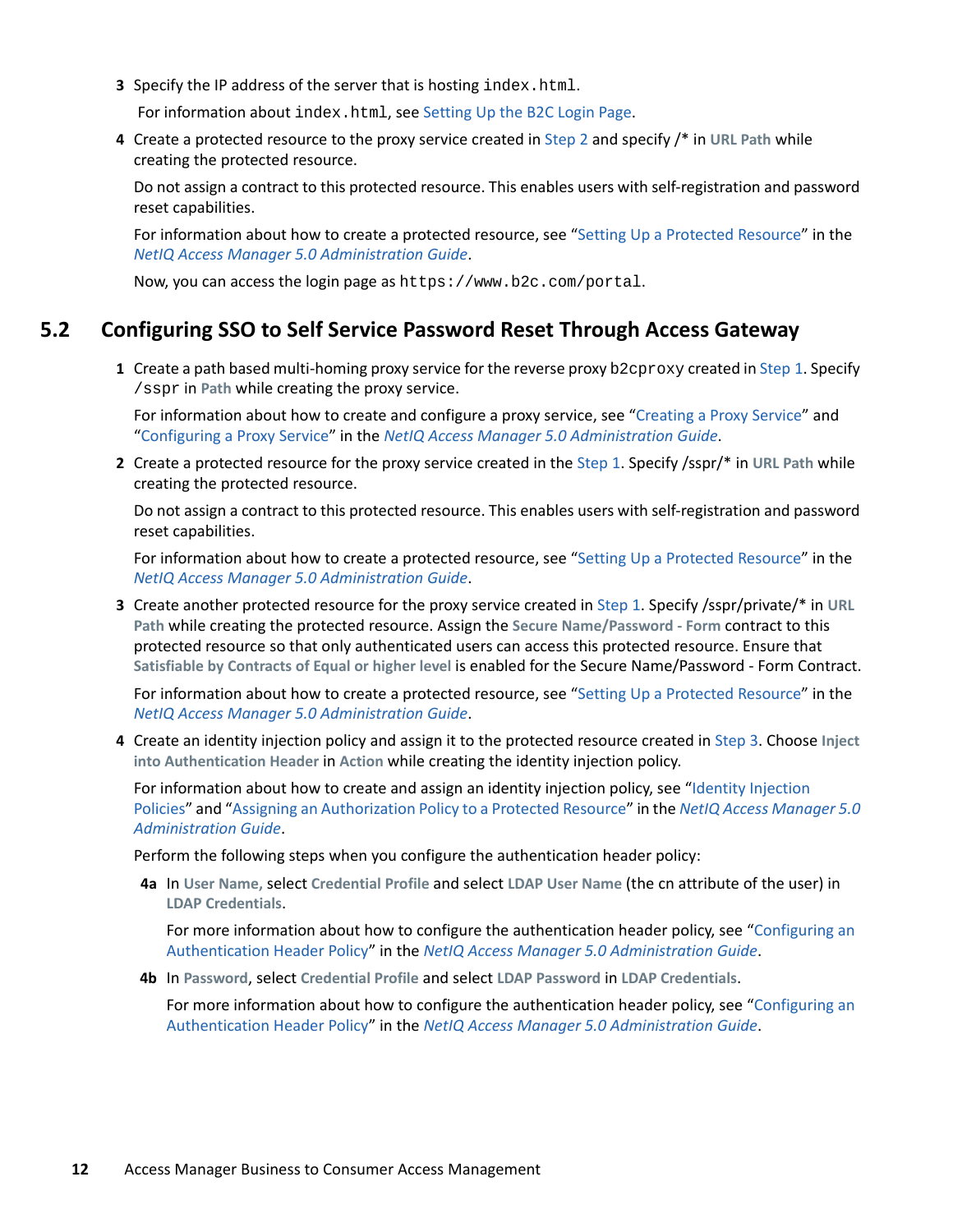The following diagram shows how the identity injection policy appears in Access Gateway:

|                                    | Edit Rule: sspr_ii - Rule 1                                                                                                                                                                                      |    |
|------------------------------------|------------------------------------------------------------------------------------------------------------------------------------------------------------------------------------------------------------------|----|
| Type:<br>Description:<br>Priority: | Access Gateway: Identity Injection<br>1 ▼                                                                                                                                                                        |    |
| <b>Actions</b>                     |                                                                                                                                                                                                                  |    |
| New $\blacktriangledown$           |                                                                                                                                                                                                                  |    |
| Do.                                | Inject into Authentication Header<br>User Name: Credential Profile ▼ : LDAP Credentials:LDAP User DN ▼<br>Password: Credential Profile ▼ : LDAP Credentials:LDAP Password ▼<br>Multi-Value Separator: $\sqrt{ }$ | ×⊨ |
|                                    | DN Format: LDAP (ex, cn=jsmith,ou=Sales,o=Novell) ▼                                                                                                                                                              |    |
|                                    | Changes made on this panel must be applied from the Policies Panel.                                                                                                                                              |    |
| ок                                 | Cancel                                                                                                                                                                                                           |    |

Now, users can access the following URL using Self Service Password Reset:

- **Authenticated Users:** https://www.b2c.com/sspr/private
- **Public Users:** https://www.b2c.com/sspr/public/newuser/profile/General

The following diagram shows how the protected resources appear in Access Gateway after configuration:

|     | <b>Protected Resource List.</b> |        |                            |          |                                 |               |                           |                  |
|-----|---------------------------------|--------|----------------------------|----------|---------------------------------|---------------|---------------------------|------------------|
| New | Delete                          | Enable | <b>Disable</b>             |          |                                 |               |                           |                  |
|     | <b>Name</b>                     |        | <b>Enabled URL Paths</b>   |          | <b>Authentication Procedure</b> | Authorization | <b>Identity Injection</b> | <b>Form Fill</b> |
|     | public                          |        | Paths $\blacktriangledown$ |          | [None]                          | [None]        | [None]                    | [None]           |
|     | sspr private                    |        | 1 Paths $\sim$             |          | Secure Name/Password - Form     | [None]        | sspr ii                   | [None]           |
|     | sspr public                     |        | 1 Paths                    | $\times$ | [None]                          | [None]        | [None]                    | [None]           |
|     |                                 |        | /sspr/private/*            |          |                                 |               |                           |                  |
|     |                                 |        |                            |          |                                 |               |                           |                  |

### <span id="page-12-0"></span>**5.3 Configuring SSO to Advanced Authentication Through Access Gateway**

To configure SSO to the Advanced Authentication enrollment page, you must configure several settings in Access Gateway and in Advanced Authentication.

Advanced Authentication must be enabled for basic authentication to achieve SSO using Access Gateway. Advanced Authentication processes only the HTTP Authorization header for incoming requests that include / basic in the path. For example, https://aa.b2c.com/account/basic.

To enable basic authentication, perform the following steps:

#### **Configuring Advanced Authentication**

- <span id="page-12-1"></span>**1** Log in to Advanced Authentication Administration Console and ensure that an Authentication chain exists with the LDAP Password method.
- **2** Edit the Authentication chain mentioned in [Step 1](#page-12-1) to assign the chain to all users.
- **3** Set the **Allow basic authentication** option to **ON** for the **Authenticators Management** event.

Basic authentication is supported for one event type (Authentication Management event) and three methods: Password (PIN), LDAP Password, and HOTP.

**4** Create an authentication chain using any of these supported methods. For example, select the LDAP Password method while creating the chain.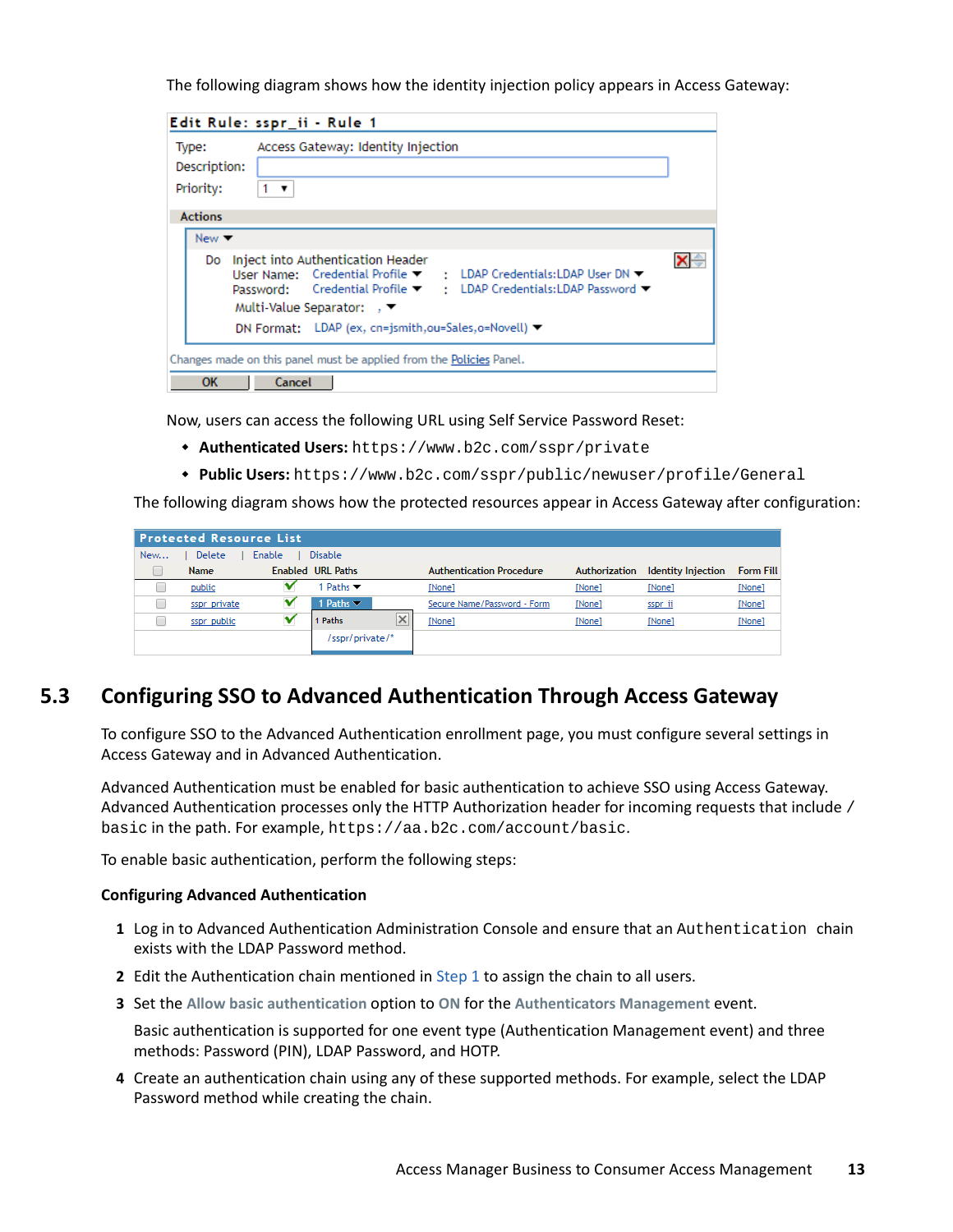For information, see [Authenticators Management](https://www.netiq.com/documentation/advanced-authentication-56/server-administrator-guide/data/configuring_event.html#b1og8fp4) in the [Advanced Authentication - Administration](https://www.netiq.com/documentation/advanced-authentication-56/server-administrator-guide/data/bookinfo.html) guide.

**5** Go to **Events** > select the **Authenticators Management** event > add the chain created in the previous step.

#### **Configuring Access Gateway**

You can configure Access Gateway to accelerate a back-end web server and inject users' credentials into the Authorization HTTP header. This enables SSO to any web server that supports basic authentication. This Authorization HTTP header is a standard header that can include a Base64 encoded version of username:password. If Advanced Authentication is the back-end web server, it expects a special formatting of the Authorization header. For example, <username>:<password>:1. A virtual attribute is used to provide this formatting.

<span id="page-13-0"></span>**1** Set up Access Manager to inject the non-standard Authorization HTTP header.

Create a virtual attribute based on the users' cn and manipulate the data with JavaScript.

- **1a** Click **Devices** > **Identity Server** > **Shared Settings** > **Virtual Attributes** > **Virtual Attribute** > **+**.
- **1b** Specify a name such as va-adv-auth and description for the virtual attribute.
- **1c** Under **Step 1: Provide input parameters**, specify a name for the attribute and select **cn** as **Parameter Value**.
- **1d** Under **Step 2: Provide a modification function**, select **Advanced JavaScript**.
- **1e** Specify the following JavaScript:

```
function main (P1){
  return P1+":LDAP_PASSWORD:1"
}
```
**1f** Click **OK** and Update Identity Server.

For more information about virtual attributes, see ["User Attribute Retrieval and Transformation](https://www.microfocus.com/documentation/access-manager/5.0/pdfdoc/admin/admin.pdf#userattributeretrievalandtransformation)" in the *[NetIQ Access Manager 5.0 Administration Guide](https://www.microfocus.com/documentation/access-manager/5.0/pdfdoc/admin/admin.pdf#bookinfo)*.

- <span id="page-13-1"></span>**2** Create an Identity Injection policy to inject the above virtual attribute value as part of the username, with the users' password as password. This policy is later applied to the protected resources associated with the Advanced Authentication enrollment portal page.
	- **2a** Click **Policies** > **Policies**.
	- **2b** Select the policy container and click **New**.
	- **2c** Specify a name for the policy, select **Access Gateway: Identity Injection**, and click **OK**.
	- **2d** Select **1** in **Priority**.
	- **2e** In **Actions**, click **New**, then select **Inject into Authentication Header**.
	- **2f** In **User Name**, select **Virtual Attributes** and the attribute created in [Step 1 on page 14](#page-13-0).
	- **2g** In **Password**, select **Credential Profile** and in **LDAP Credentials**, select **LDAP Password**.
	- **2h** Click **OK**.

For more information about Identity Injection policies, see "[Identity Injection Policies"](https://www.microfocus.com/documentation/access-manager/5.0/pdfdoc/admin/admin.pdf#b5547ku).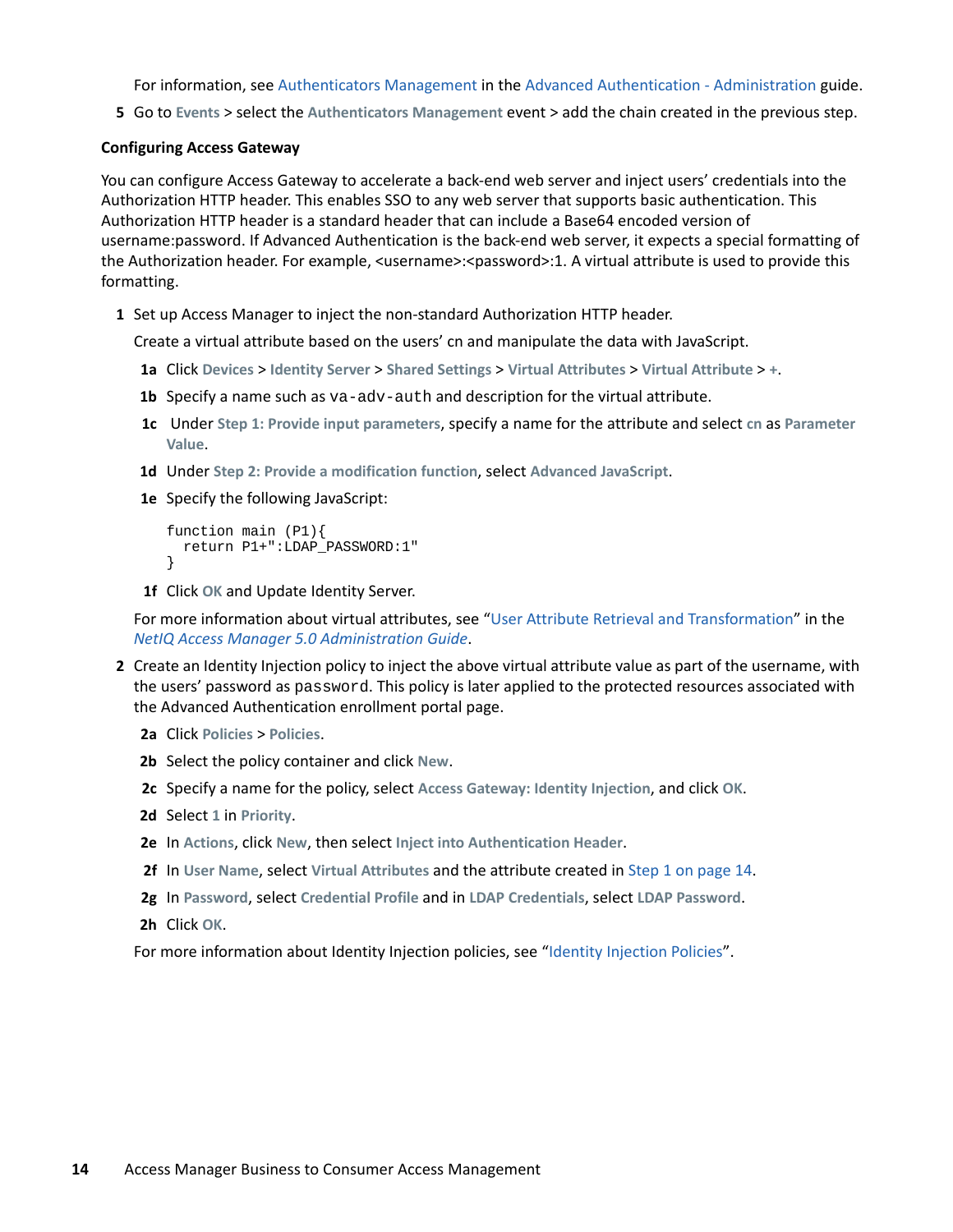The following diagram shows how the identity injection appears in Access Gateway after configuration:

| lype:                    | Access Gateway: Identity Injection                                                                                                                                                                                      |
|--------------------------|-------------------------------------------------------------------------------------------------------------------------------------------------------------------------------------------------------------------------|
| Description:             |                                                                                                                                                                                                                         |
| Priority:                | $1 - \vee$                                                                                                                                                                                                              |
| <b>Actions</b>           |                                                                                                                                                                                                                         |
| New $\blacktriangledown$ |                                                                                                                                                                                                                         |
|                          | Do Inject into Authentication Header<br>User Name: Virtual Attribute ▼ : va-adv-auth ▼ Refresh Data Every: Session ▼<br>Password: Credential Profile ▼ : LDAP Credentials: LDAP Password ▼<br>Multi-Value Separator: 、▼ |
|                          | DN Format: LDAP (ex, cn=jsmith,ou=Sales,o=Novell) ▼                                                                                                                                                                     |
|                          | Changes made on this panel must be applied from the Policies Panel.                                                                                                                                                     |
| OK                       | Cancel                                                                                                                                                                                                                  |

**3** Accelerate the Advanced Authentication enrollment server by using Access Gateway.

For example, set up a domain based multi-homed proxy for the Advanced Authentication enrollment server:

- 1. When you configure this proxy, specify **aa.b2c.com in Published DNS Name** and Advanced Authentication server IP address in **Web Server Address**.
- 2. Create a protected resource for the path (can be /\* or specifically /account/basic) and assign the Secure Name/Password - Form contract to this resource. So that only authenticated users can access this resource. Assign the Identity Injection policy created in [Step 2](#page-13-1) to this protected resource.
- 3. Update Access Gateway after applying these changes.

See ["Configuring Protected Resources](https://www.microfocus.com/documentation/access-manager/5.0/pdfdoc/admin/admin.pdf#prlist)" in *[NetIQ Access Manager 5.0 Administration Guide](https://www.microfocus.com/documentation/access-manager/5.0/pdfdoc/admin/admin.pdf#bookinfo)*.

The following diagram shows the protected resource in Access Gateway after configuration:

|     | <b>Protected Resource List</b> |                          |                           |                                 |        |                                  |                  |  |
|-----|--------------------------------|--------------------------|---------------------------|---------------------------------|--------|----------------------------------|------------------|--|
| New | Delete                         | <b>Disable</b><br>Enable |                           |                                 |        |                                  |                  |  |
|     | <b>Name</b>                    | <b>Enabled</b>           | <b>URL Paths</b>          | <b>Authentication Procedure</b> |        | Authorization Identity Injection | <b>Form Fill</b> |  |
|     | prot                           |                          | 1 Paths ▼                 | Secure Name/Password - Form     | [None] | aa ii                            | [None]           |  |
|     | public                         |                          | __<br>$\times$<br>1 Paths | [None]                          | [None] | [None]                           | [None]           |  |
|     |                                |                          | /account/basic            |                                 |        |                                  |                  |  |
|     |                                |                          |                           |                                 |        |                                  |                  |  |

**4** Users can access the Advanced Authentication proxy URL (https://aa.b2c.com/account/basic). Also, users can see their Advanced Authentication enrollment page after logging into Identity Portal.

# <span id="page-14-0"></span>**6 Enabling Self Service Password Reset and Advanced Authentication Integration in Access Manager**

To enable integration with Self Service Password Reset and Advanced Authentication, you must specify server details for these products in Access Manager Identity Server.

- [Section 6.1, "Configuring Self Service Password Reset Server Details in Identity Server," on page 16](#page-15-0)
- [Section 6.2, "Configuring Advanced Authentication in Identity Server," on page 17](#page-16-0)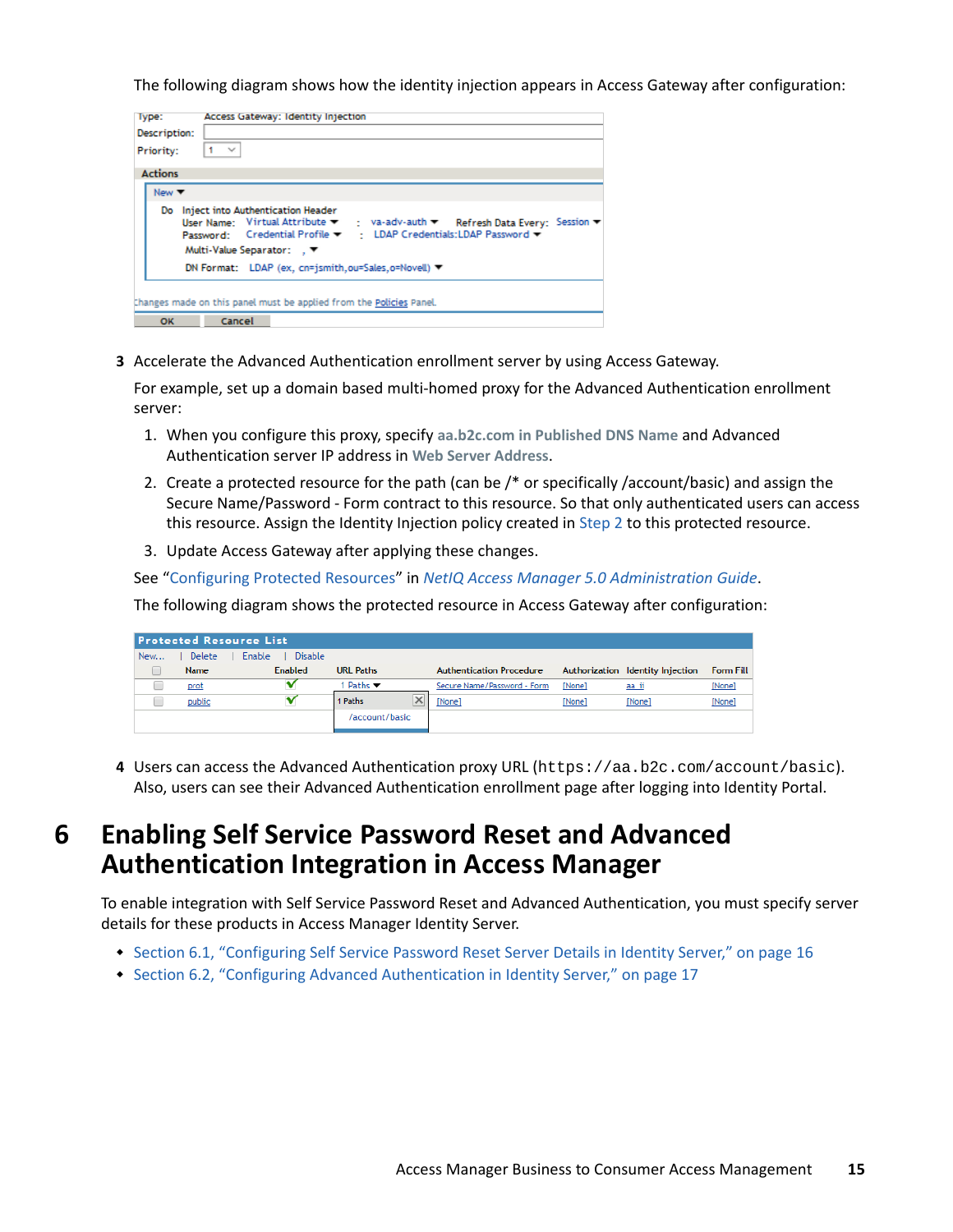### <span id="page-15-0"></span>**6.1 Configuring Self Service Password Reset Server Details in Identity Server**

Perform the following steps to specify the Self Service Password Server details:

- **1** Click **Devices > Identity Server > Shared Settings > Self Service Password Reset**.
- **2** Select **Integrate with Self Service Password Reset (SSPR)**.
- **3** Specify the following details under **Server Configuration**:

| <b>Field</b>                        | <b>Description</b>                                                                                                                                                                                                                                                  |
|-------------------------------------|---------------------------------------------------------------------------------------------------------------------------------------------------------------------------------------------------------------------------------------------------------------------|
| <b>Published</b><br><b>SSPR URL</b> | Select http or https and specify the Self Service Password Reset server's IP address or DNS name with<br>the port number.                                                                                                                                           |
|                                     | If Self Service Password Reset is configured behind Access Gateway, specify Access Gateway's<br>Published URL for Self Service Password Reset. For example, https://www.b2c.com/sspr/.                                                                              |
| <b>API User</b><br><b>Name</b>      | Protected web services that require authentication through a user name and password use the<br>secret name as user name. The secret name is generated while configuring the Self Service Password<br>Reset server. For example, specify NAMSECRET in API User Name. |
| <b>API</b><br>Password              | Protected web services that require authentication through a user name and password use a secret<br>key as password. The secret key is generated while configuring the Self Service Password Reset<br>server. For example, specify pass@123 in API Password.        |

**4** Click the **+** icon under **Integration Links** to see URLs associated with the specified Self Service Password Reset server.

**Integration Links** displays default URLs. These URLs must be modified to match the URLs specified on the Self Service Password Reset server. If you modify the integration links in the Self Service Password Reset server, specify the same integration links in **SSPR Portal Links** and **REST APIs**. The values specified in **Integration Links** come after Published SSPR URL to form a destination path.

**IMPORTANT:** In some of the default URLs, forwardURLs are appended to ensure that the user is forwarded to correct URLs after performing the corresponding tasks.

| <b>Field</b>                          | <b>Description</b>                                                                                                                                                                                                                                                                           |
|---------------------------------------|----------------------------------------------------------------------------------------------------------------------------------------------------------------------------------------------------------------------------------------------------------------------------------------------|
| <b>User Profile URL</b>               | If a forward URL is provided, the user is redirected to that URL after updating user profile in<br>user portal. For example, if User Profile URL is set to /private?forwardURL=https://<br>idp.b2c.com:8443/nidp/portal, the user is directed to that URL after profile update.              |
| <b>New</b><br><b>Registration URL</b> | If a forwardURL is provided, the user is redirected to that URL after registering as a new user<br>on B2C portal page. For example, if User Registration URL is set to /<br>private?forwardURL=https://idp.b2c.com:8443/nidp/portal, the user is<br>directed to that URL after registration. |
| Auto<br><b>Registration URL</b>       | It automatically registers users when users log in using social authentication. It compares the<br>user specified attributes to the stored attributes. Specify /public/newuser/profile/<br>Social.                                                                                           |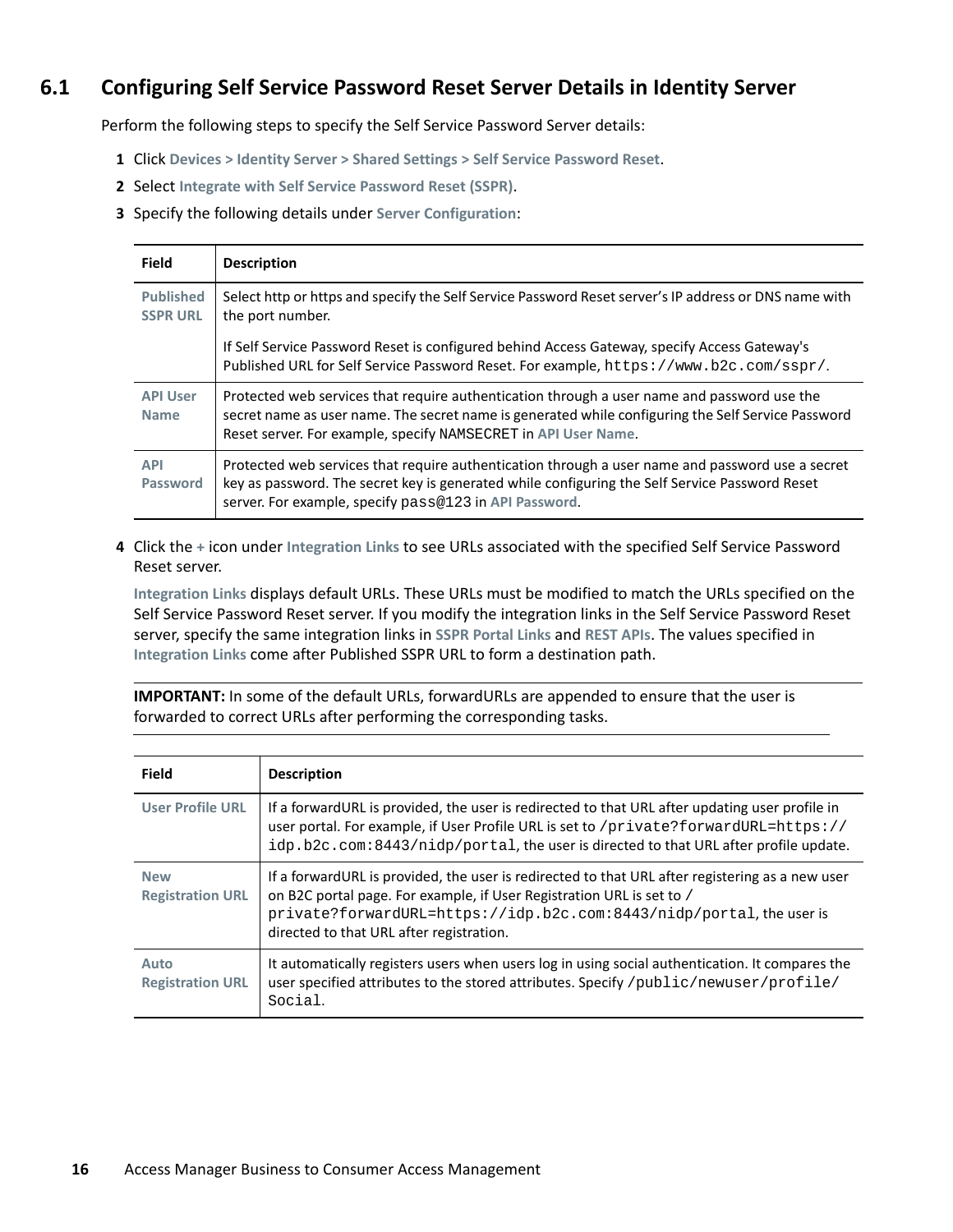| <b>Field</b>                                                | <b>Description</b>                                                                                                                                                                                                                                                         |  |  |
|-------------------------------------------------------------|----------------------------------------------------------------------------------------------------------------------------------------------------------------------------------------------------------------------------------------------------------------------------|--|--|
| <b>Forgot Password</b><br><b>URL</b>                        | If a forwardURL is provided, the user is redirected to that URL after password reset. For<br>example, if Forgot Password URL is set to /private?forwardURL=https://<br>idp.b2c.com:8443/AGLogout, then the user is directed to that URL after the user resets<br>password. |  |  |
|                                                             | <b>NOTE:</b> Forgot Password URL is not accessible if Logout after password change is enabled in<br>the Change Password module of Self Service Password Reset.                                                                                                             |  |  |
| <b>Health API</b>                                           | It is used to obtain the health status of the Service Password Reset server. The default URL is /<br>public/rest/health.                                                                                                                                                   |  |  |
| <b>Back Channel</b><br><b>Request Signing</b><br><b>API</b> | Access Manger uses this API to obtain information from Self Service Password Reset server.<br>The default URL is /public/rest/signing/form.                                                                                                                                |  |  |
| Connection<br><b>Timeout</b>                                | Time limit to establish the connection with Self Service Password Reset server. The<br>connection must establish within the specified time.                                                                                                                                |  |  |
| <b>Read Timeout</b>                                         | Time limit to obtain the information from Self Service Password Reset after establishing the<br>connection. Access Manager must obtain information within the specified time.                                                                                              |  |  |

**IMPORTANT:** Ensure that these URLs are specified in the Self Service Password Reset white list. To specify these URLs in whitelist, navigate to **Self Service Password Reset > Settings > Security > Web Security > Whitelist**.

- If a forwardURL is not provided, then the default URLs are used. To see default URLs, navigate to **Self Service Password Reset > Settings > Application > Forward URL**.
- **5** Click **Apply Changes**.

### <span id="page-16-0"></span>**6.2 Configuring Advanced Authentication in Identity Server**

Perform the following steps to configure Advanced Authentication server details in Identity Server:

- **1** Click **Devices** > **Identity Server** > **Shared Settings** > **Advanced Authentication**.
- **2** Specify aa.b2c.com and 443 in **Server Domain**.

For more information, see ["Configuring Advanced Authentication Server](https://www.microfocus.com/documentation/access-manager/5.0/pdfdoc/admin/admin.pdf#advauthserver)" in the *[NetIQ Access Manager](https://www.microfocus.com/documentation/access-manager/5.0/pdfdoc/admin/admin.pdf#bookinfo)  [5.0 Administration Guide](https://www.microfocus.com/documentation/access-manager/5.0/pdfdoc/admin/admin.pdf#bookinfo)*.

After specifying the Advanced Authentication server details in Identity Server, an Identity Portal endpoint is automatically created in Advanced Authentication. Perform the following steps to add this endpoint to the white list:

- **1** Log in to Advanced Authentication Administration Portal.
- **2** Navigate to **Advanced Authentication Administration > Events > Authenticators Management**.
- **3** In **Authenticators Management**, the Identity Portal endpoint is listed as Identity Portal's hostname. Move the Identity Portal's hostname from **Available** to **Used**.
- **4** Click **Save**.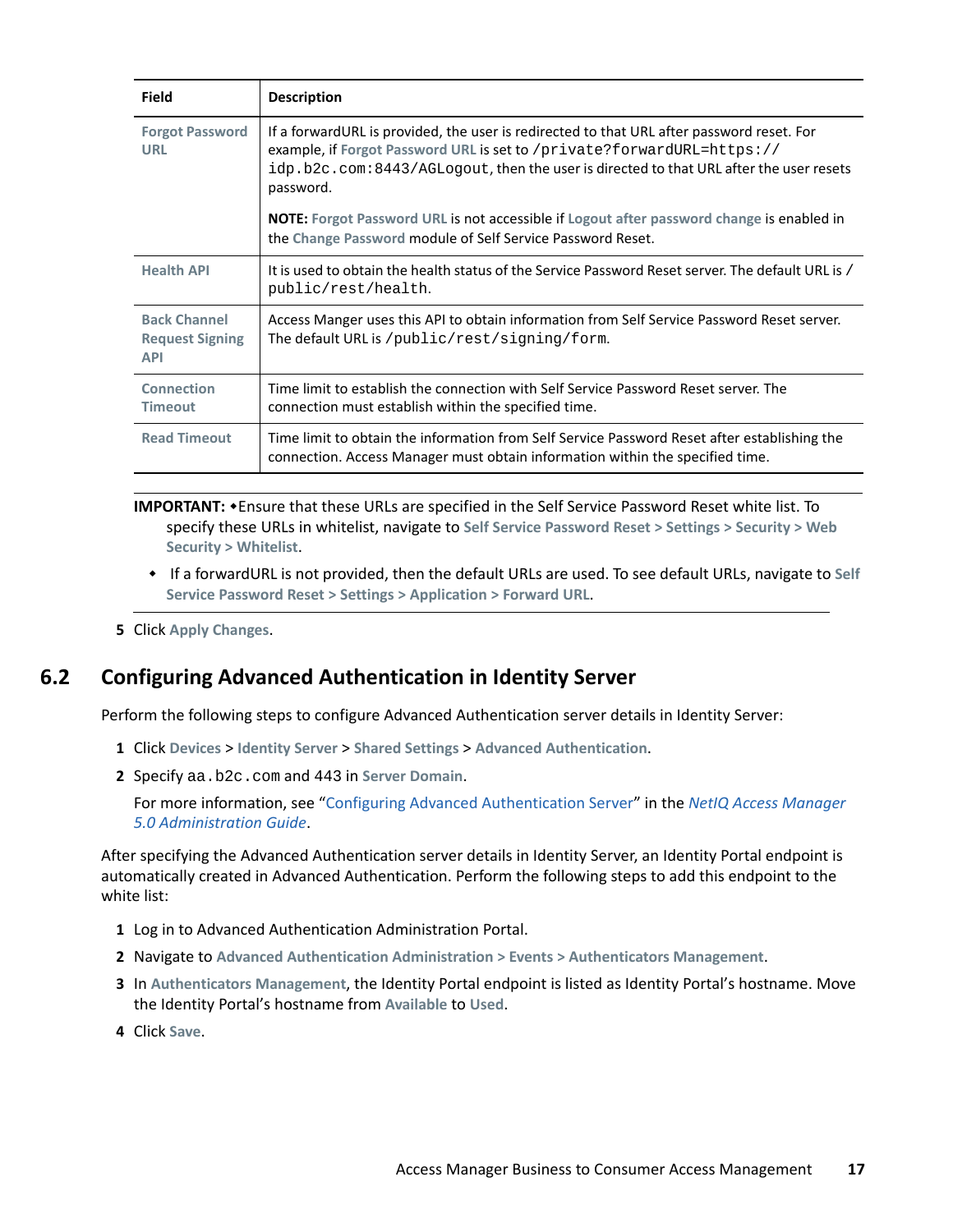# <span id="page-17-0"></span>**7 Configuring Social Authentication Contracts**

You can configure a social authentication contract to allow users to log in using their social login information.

Perform the following steps to create a social authentication contract:

- **1** Create a social authentication class:
	- **1a** Log in to Administration Console of Access Manager.
	- **1b** Click **Devices > Identity Servers > Edit > Local > Classes**. Select **New** to add a new class.
	- **1c** Specify a name for the class.
	- **1d** Select **Social Auth Class** from the **Java Class** list and click **Next**.
	- **1e** Select the **Identify User Locally**, **Auto Provision User Using** and **SSPR** options to automatically provision a social user to a local user using Self Service Password Reset.
	- **1f** Select the following **Social Attributes** and their equivalent **Local Attributes**:

| <b>Social Attribute</b>          | <b>Local Attribute</b>                                                            |
|----------------------------------|-----------------------------------------------------------------------------------|
| Email                            | Ldap Attribute: mail [Ldap Attribute Profile]                                     |
| <b>FirstNamePlusL</b><br>astName | Ldap Attribute:cn[Ldap Attribute Profile]                                         |
|                                  | For Active Directory, select LdapAttribute:sAMAccountName [LdapAttribute Profile] |
| <b>Uniqueld</b>                  | Ldap Attribute: carLicense [Ldap Attribute Profile]                               |

**IMPORTANT:** Select only those social attributes that are provided by social providers. In addition, the social attribute must be mapped to the correct type of local attribute. For example, provisioning will not occur in the following scenarios:

- If you use Facebook or Google+ as your authentication provider and select **DisplayName** as **Social User Attribute**. Because these providers do not have the **DisplayName** attribute.
- If you use Twitter as your authentication provider and select **Email** as **Social User Attribute**. Because Twitter does not provide email.
- If more than one social authentication providers are configured and **Local Attribute** is a singlevalued attribute. Here, the **Local User LDAP attribute** must be multi-valued attribute to store the social attributes corresponding to each social provider.

**1g** Select **User Identifier** adjacent to the mapping that will be used to identify the user.

For more information about how to create and configure a social authentication class, see "[Configuring](https://www.microfocus.com/documentation/access-manager/5.0/pdfdoc/admin/admin.pdf#socialauthproperties)  [the Social Authentication Class"](https://www.microfocus.com/documentation/access-manager/5.0/pdfdoc/admin/admin.pdf#socialauthproperties) in the *[NetIQ Access Manager 5.0 Administration Guide](https://www.microfocus.com/documentation/access-manager/5.0/pdfdoc/admin/admin.pdf#bookinfo)*.

**2** Create a method in Identity Server. When you configure this method, select the social authentication class created in the previous step from the **Class** list.

For more information about how to create and configure a method, see "[Configuring Authentication](https://www.microfocus.com/documentation/access-manager/5.0/pdfdoc/admin/admin.pdf#configureauthmethod)  [Methods](https://www.microfocus.com/documentation/access-manager/5.0/pdfdoc/admin/admin.pdf#configureauthmethod)" in the *[NetIQ Access Manager 5.0 Administration Guide](https://www.microfocus.com/documentation/access-manager/5.0/pdfdoc/admin/admin.pdf#bookinfo)*.

**3** Create a contract in Identity Server. When you configure this contract, add the method created in the previous step from **Available methods** to **Methods**. Ensure that you select **Satisfiable by a contract of equal or higher level**. So that this contract is satisfied by the device registration contract that you will create in [Configuring a Device Registration Contract.](#page-18-0)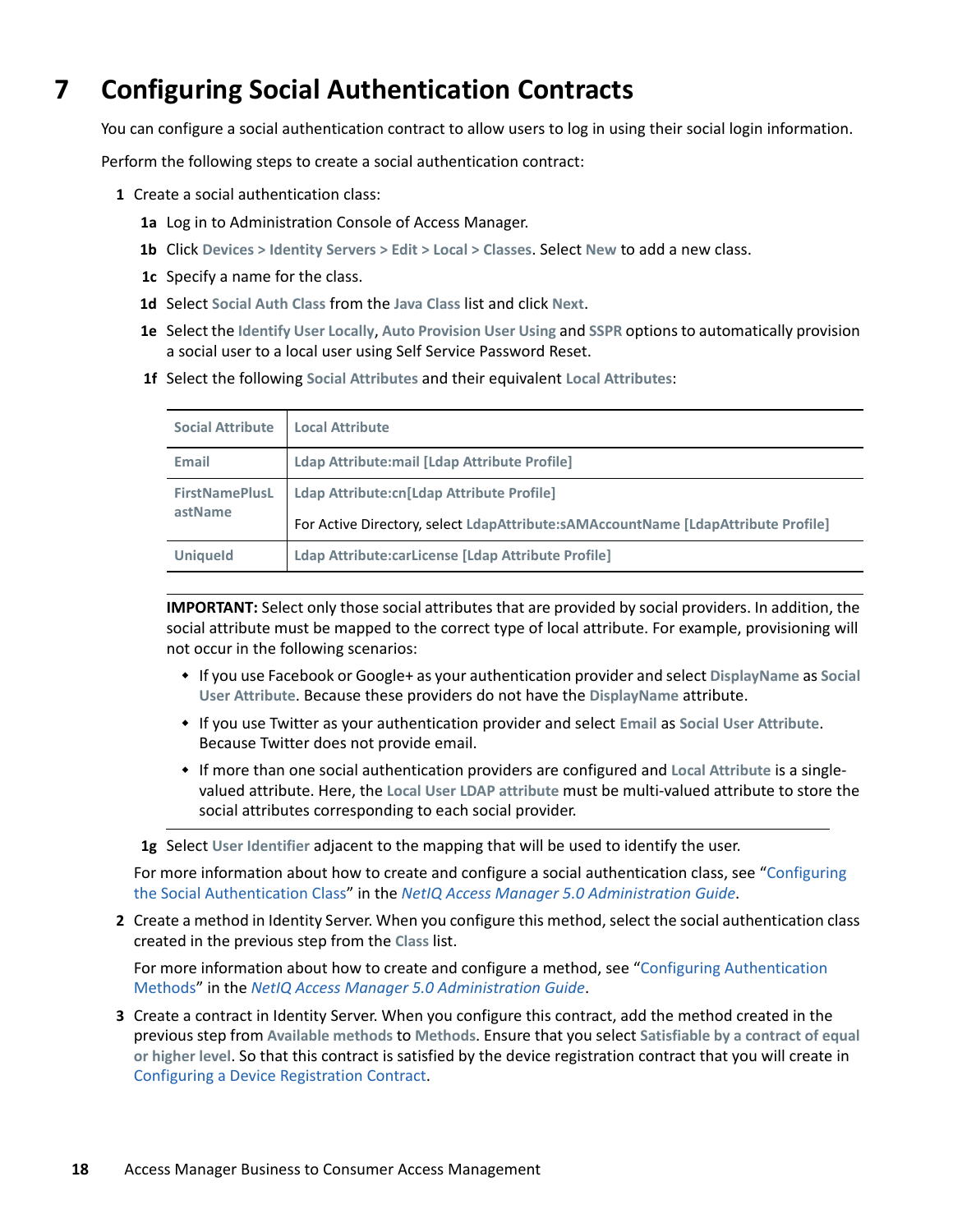For information about how to create and configure a contract, ["Configuring Authentication Contracts"](https://www.microfocus.com/documentation/access-manager/5.0/pdfdoc/admin/admin.pdf#localcontract) in the *[NetIQ Access Manager 5.0 Administration Guide](https://www.microfocus.com/documentation/access-manager/5.0/pdfdoc/admin/admin.pdf#bookinfo)*.

**4** If the user store is eDirectory, configure a **passwordFetch** method pointing to that directory and add the **passwordFetch** method to this contract.

**IMPORTANT:** If the user store is eDirectory, configure the **passwordFetch** class in each social contract to enable SSO for users to the following pages:

- The Profile page in Self Service Password Reset
- The Enrollment page in Advanced Authentication

If the user store is not eDirectory, users cannot view these pages.

## <span id="page-18-0"></span>**8 Configuring a Device Registration Contract**

You can configure a contract that allows users to register their devices after authentication. You can also configure an Advanced Authentication method for additional authentication.

Perform the following steps to enable device registration capability:

**1** Create a risk-based policy and assign it to a risk-based authentication class.

For information about how to create and configure a risk-based policy, see ["Configuring a Risk Policy "](https://www.microfocus.com/documentation/access-manager/5.0/pdfdoc/admin/admin.pdf#riskgroup) in the *[NetIQ Access Manager 5.0 Administration Guide](https://www.microfocus.com/documentation/access-manager/5.0/pdfdoc/admin/admin.pdf#bookinfo)*.

**2** Create a Device Fingerprinting Rule and assign it to the risk-based policy created in the previous step. Select the following options when you configure rule definitions:

**Store Fingerprint in:** Select **Server** to store the fingerprint in the configured risk-database. You can use this option only in risk-based post-authentication scenarios.

To store the fingerprint in a risk-database, you must enable storing the user history in the **User History** tab.

See ["Enabling User History"](https://www.microfocus.com/documentation/access-manager/5.0/pdfdoc/admin/admin.pdf#enableuserhistory) in the *[NetIQ Access Manager 5.0 Administration Guide](https://www.microfocus.com/documentation/access-manager/5.0/pdfdoc/admin/admin.pdf#bookinfo)*.

**Prompt User Consent:** Select this option to allow users to provide their consent before storing the device fingerprint.

**Send Email Notification:** Select this option to send an email to a user when the user logs in using an unknown device.

For more information about how to specify the email server details, see ["Email Server Configuration"](https://www.microfocus.com/documentation/access-manager/5.0/pdfdoc/admin/admin.pdf#mailserverconfig) in the *[NetIQ Access Manager 5.0 Administration Guide](https://www.microfocus.com/documentation/access-manager/5.0/pdfdoc/admin/admin.pdf#bookinfo)*.

For more information about how to create and configure a rule, see "[Configuring Rules"](https://www.microfocus.com/documentation/access-manager/5.0/pdfdoc/admin/admin.pdf#riskrule) in the *[NetIQ](https://www.microfocus.com/documentation/access-manager/5.0/pdfdoc/admin/admin.pdf#bookinfo)  [Access Manager 5.0 Administration Guide](https://www.microfocus.com/documentation/access-manager/5.0/pdfdoc/admin/admin.pdf#bookinfo)*.

**3** (Optional) In the risk-based policy, configure additional authentication using an Advanced Authentication method.

For more information, see ["Configuring Authentication Methods](https://www.microfocus.com/documentation/access-manager/5.0/pdfdoc/admin/admin.pdf#configureauthmethod)" in the *[NetIQ Access Manager 5.0](https://www.microfocus.com/documentation/access-manager/5.0/pdfdoc/admin/admin.pdf#bookinfo)  [Administration Guide](https://www.microfocus.com/documentation/access-manager/5.0/pdfdoc/admin/admin.pdf#bookinfo)*.

To set the enrollment URL during the additional authentication, add the following Advanced Authentication Enrollment URL property in the advanced authentication method:

**Property Name**: ENROLLURL

**Property Value**: https://aa.b2c.com/account/basic

**4** Create a method for the risk-based authentication class.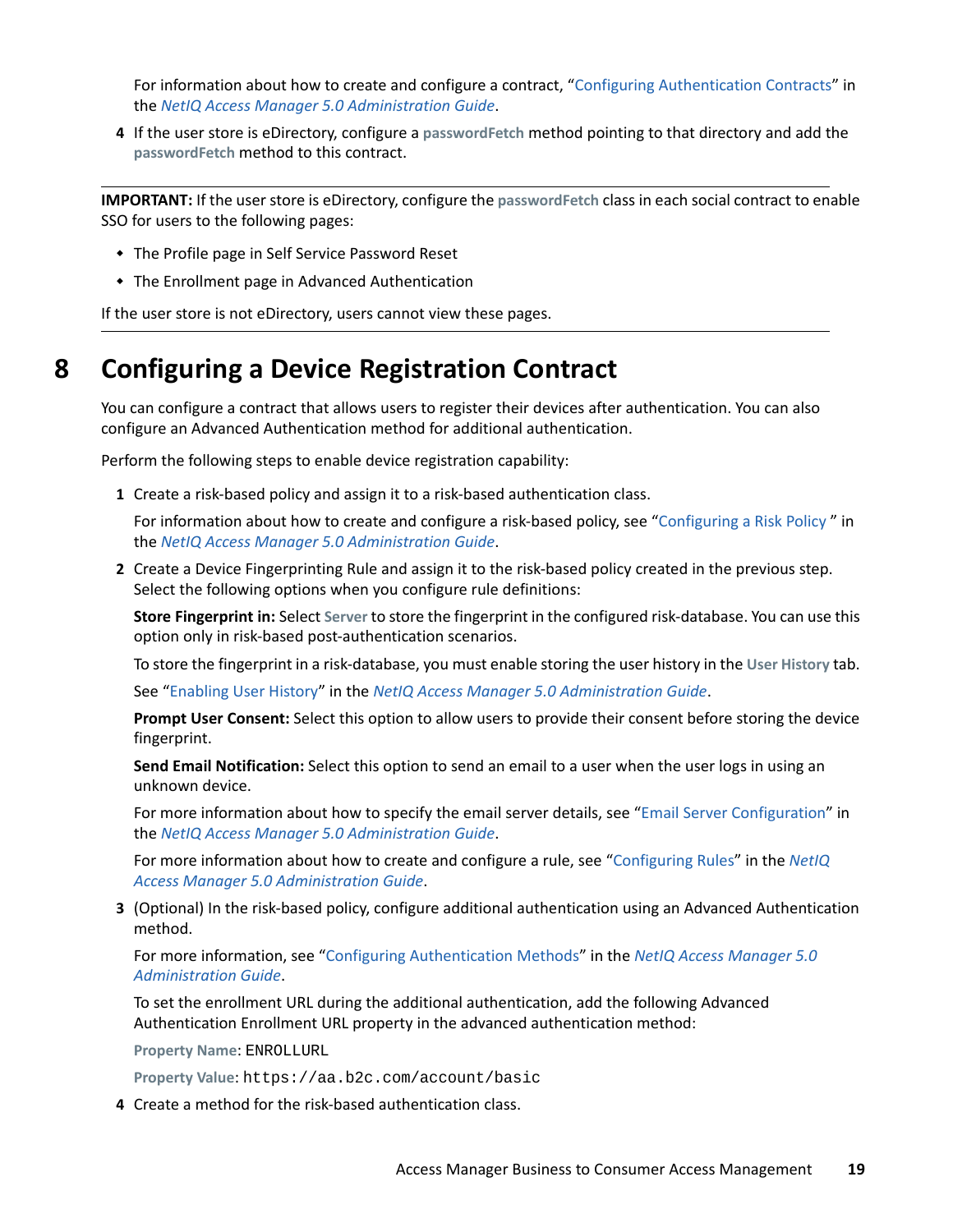For more information, see ["Configuring a Method for an Authentication Class](https://www.microfocus.com/documentation/access-manager/5.0/pdfdoc/admin/admin.pdf#riskmethod)" in the *[NetIQ Access](https://www.microfocus.com/documentation/access-manager/5.0/pdfdoc/admin/admin.pdf#bookinfo)  [Manager 5.0 Administration Guide](https://www.microfocus.com/documentation/access-manager/5.0/pdfdoc/admin/admin.pdf#bookinfo)*.

**5** Create a contract for the risk-based authentication class. When you configure this contract, select the first method as **Secure Name/Password - Form**, and select the second method as risk-based method created in previous step. In addition, ensure to select the **Satisfiable by a contract of equal or higher level** option.

For more information, see ["Configuring a Contract for an Authentication Class"](https://www.microfocus.com/documentation/access-manager/5.0/pdfdoc/admin/admin.pdf#riskcontract) in the *[NetIQ Access](https://www.microfocus.com/documentation/access-manager/5.0/pdfdoc/admin/admin.pdf#bookinfo)  [Manager 5.0 Administration Guide](https://www.microfocus.com/documentation/access-manager/5.0/pdfdoc/admin/admin.pdf#bookinfo)*.

When this contract is configured, users can register their devices, view the registered devices, and delete these devices.

### <span id="page-19-0"></span>**9 Configuring Email Server**

You can configure Access Manager if you want to send email notifications to users when they log in using a new device. To enable this capability, specify email server details in the Administration Console Dashboard. In addition, you must select **Send Email Notification** option while configuring the Device Fingerprinting Rule.

For more information about how to specify the email server details, see ["Email Server Configuration"](https://www.microfocus.com/documentation/access-manager/5.0/pdfdoc/admin/admin.pdf#mailserverconfig) in the *[NetIQ Access Manager 5.0 Administration Guide](https://www.microfocus.com/documentation/access-manager/5.0/pdfdoc/admin/admin.pdf#bookinfo)*.

### **10 Branding and Customizing**

- [Section 10.1, "Branding and Customizing Access Manager," on page](#page-19-1) 20
- [Section 10.2, "Customizing Self Service Password Reset," on page](#page-19-2) 20
- [Section 10.3, "Customizing Advanced Authentication," on page 21](#page-20-0)

### <span id="page-19-1"></span>**10.1 Branding and Customizing Access Manager**

You can change the default branding of the user portal page using the **Branding** option on Administration Console Dashboard. For more information, see "[Branding of the User Portal Page"](https://www.microfocus.com/documentation/access-manager/5.0/pdfdoc/admin/admin.pdf#branding) in the *[NetIQ Access](https://www.microfocus.com/documentation/access-manager/5.0/pdfdoc/admin/admin.pdf#bookinfo)  [Manager 5.0 Administration Guide](https://www.microfocus.com/documentation/access-manager/5.0/pdfdoc/admin/admin.pdf#bookinfo)*.

To perform complex customization, you can edit the JSP file.

For information about Identity Server customization, see "[Customizing Identity Server](https://www.microfocus.com/documentation/access-manager/5.0/pdfdoc/admin/admin.pdf#bok7icl)" in the *[NetIQ Access](https://www.microfocus.com/documentation/access-manager/5.0/pdfdoc/admin/admin.pdf#bookinfo)  [Manager 5.0 Administration Guide](https://www.microfocus.com/documentation/access-manager/5.0/pdfdoc/admin/admin.pdf#bookinfo)*.

For information about Access Gateway customization, see ["Email Server Configuration](https://www.microfocus.com/documentation/access-manager/5.0/pdfdoc/admin/admin.pdf#mailserverconfig)" in the *[NetIQ Access](https://www.microfocus.com/documentation/access-manager/5.0/pdfdoc/admin/admin.pdf#bookinfo)  [Manager 5.0 Administration Guide](https://www.microfocus.com/documentation/access-manager/5.0/pdfdoc/admin/admin.pdf#bookinfo)*.

#### <span id="page-19-2"></span>**10.2 Customizing Self Service Password Reset**

You can customize the theme of Self Service Password Reset. See the following resources for instructions:

[Customizing the Theme of Self Service Password Reset](https://www.netiq.com/documentation/self-service-password-reset-45/sspr-adminguide/data/b14kmw4t.html) (https://www.netiq.com/documentation/self-servicepassword-reset-45/sspr-adminguide/data/b14kmw4t.html)



[http://www.youtube.com/watch?v=bqX-ymk\\_8ZU](http://www.youtube.com/watch?v=bqX-ymk_8ZU)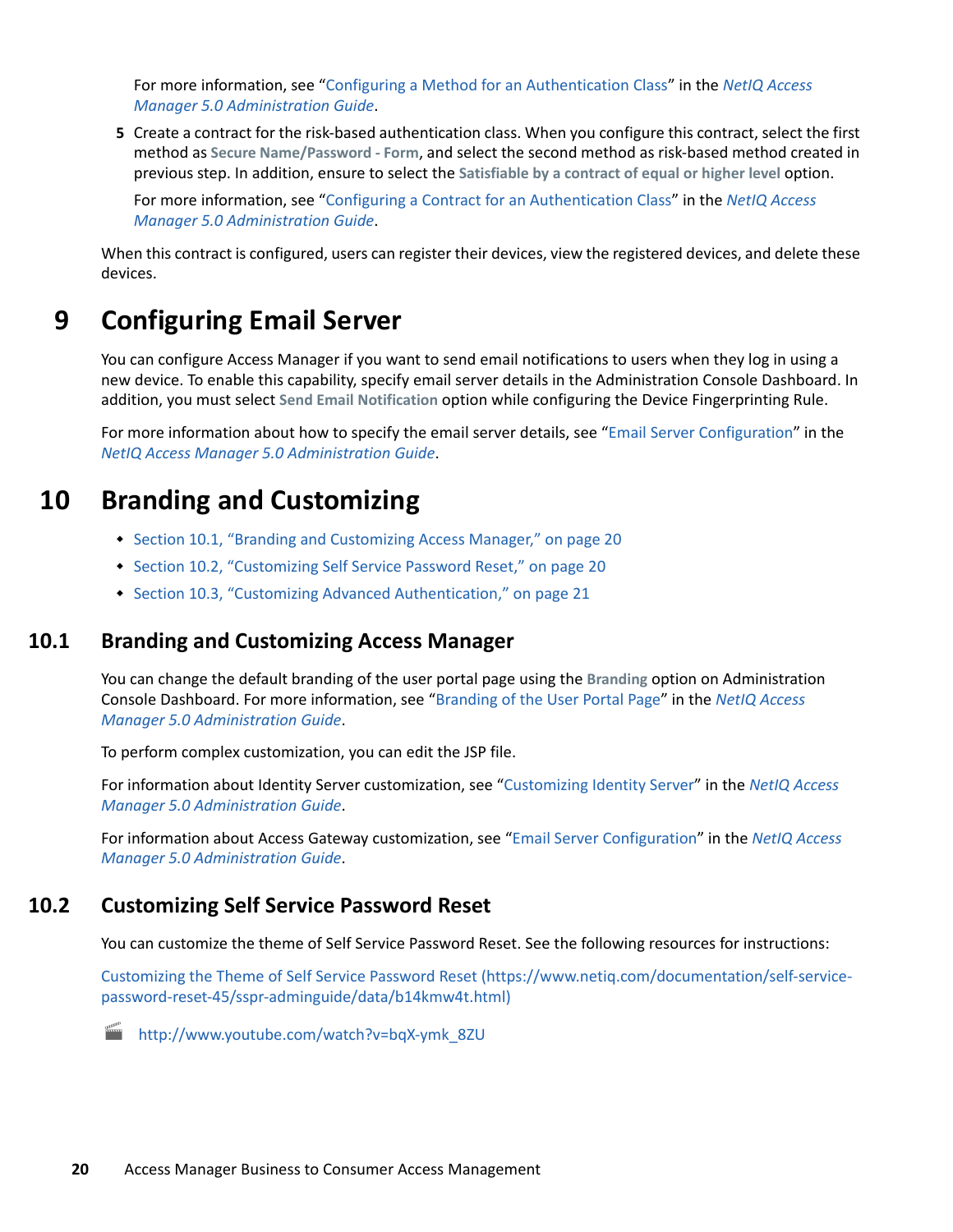### <span id="page-20-0"></span>**10.3 Customizing Advanced Authentication**

You can customize the logo for the Administration and Self-Service portal in Advanced Authentication. You can also set an alternate text instead of an image as logo.

For more information, see [Configuring Policies](https://www.netiq.com/documentation/advanced-authentication-56/server-administrator-guide/data/configuring_policy.html#b1oqe99n) in the [Advanced Authentication - Administration Guide.](https://www.netiq.com/documentation/advanced-authentication-56/server-administrator-guide/data/bookinfo.html)

# **11 Validating Deployment**

After completing the portal deployment, validate the following scenarios:

- **Agent registration**: Agent registration is achieved through visiting the https://www.b2c.com/sspr/ public/activate link.
	- 1. The B2C customer center creates an agent username and assigns appropriate agent-specific rights to this username.
	- 2. Then the customer center sends an email to the agent's email ID with this pre-created username. The agent needs to click the link https://www.b2c.com/sspr/public/activate to register to the agent account.
	- 3. After clicking the link and providing the username, the agent is prompted to specify a code for validating the account. The agent gets the required code through an email.
	- 4. After specifying the correct code, the agent is asked to set the password. After setting the password, the agent registration is complete. The agent can log in to the portal by specifying the username and password.
- **User self-registration**: A user can click the **Register** link in the login page (https://www.b2c.com/ portal) and perform self-registration.
- **Social registration**: A user can click the favorite social provider link on the login page to achieve this.
- **Login as an agent or a self-registered user**:
	- 1. A registered agent or a self-registered user can provide username and password in the Login form on the login page to achieve this.
	- 2. For the first time login, a device is detected as a new device and prompted for second factor authentication.
	- 3. After the second factor authentication is completed, the user is prompted with a Consent screen to allow or deny storing the device details.
	- 4. If the user selects to allow consent, the device details are stored in Access Manager. The next login from the same device does not prompt for second factor authentication.
- **Login as a social profile registered user**: The registered social user can click the social provider link in the login page to achieve this.
- **User account self-management**: After login, the user is redirected to the User Portal.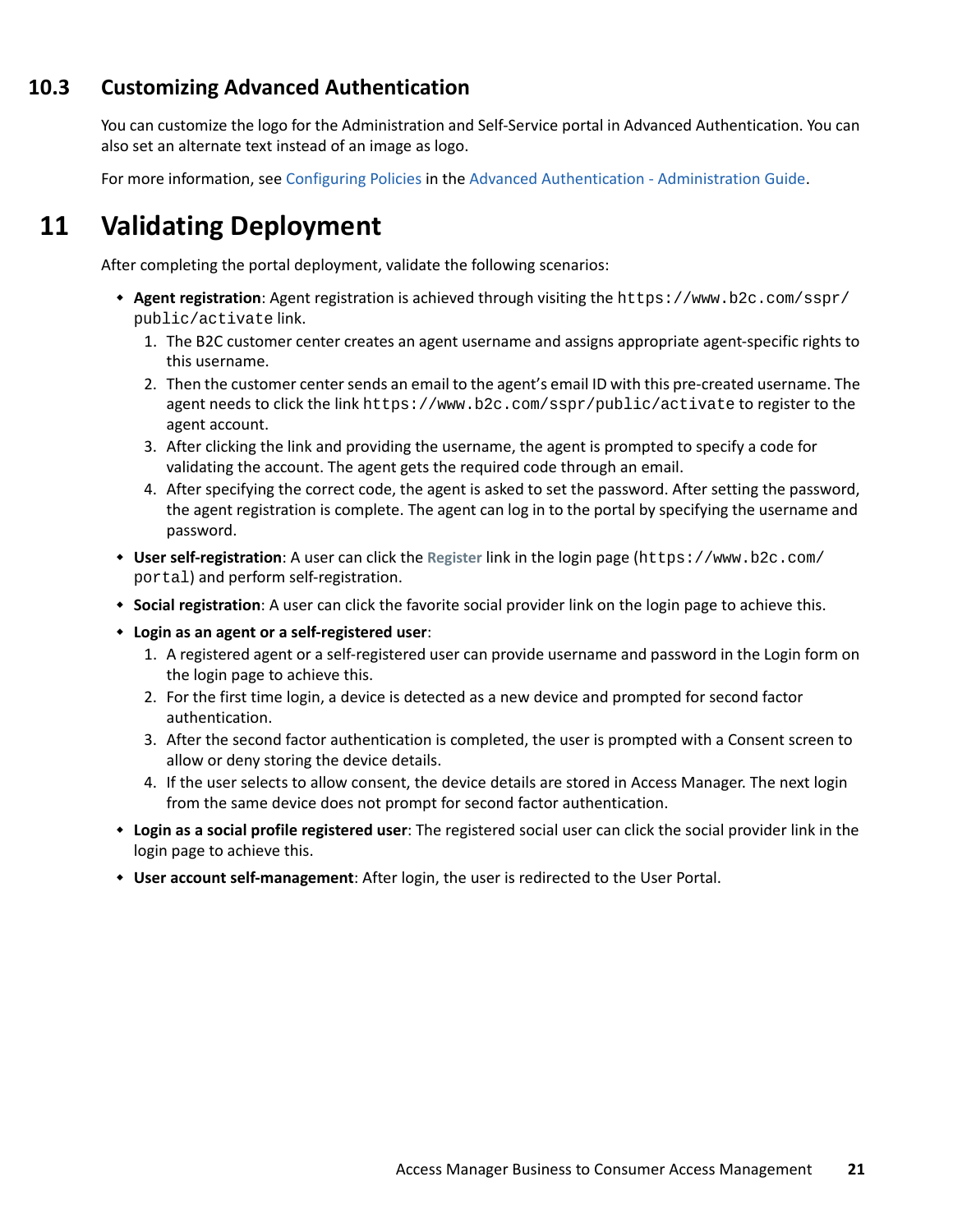When the user clicks the username in the upper right corner, a menu similar to the following displayed:



The user can perform the following actions using this menu:

| <b>Click</b>                  | To                                                                                                                                   |
|-------------------------------|--------------------------------------------------------------------------------------------------------------------------------------|
| <b>Profile</b>                | View and edit profile, change password, set security questions and answers to recover<br>forgotten password, and delete the account. |
| <b>View My Devices</b>        | View and delete devices.                                                                                                             |
| <b>View My Devices</b>        | Enrollment to the new authentication method.                                                                                         |
| <b>Manage Auto-Connect</b>    | View SAML 2.0 service providers and shared attributes.                                                                               |
| <b>Manage App Permissions</b> | View OAuth 2.0 resources, shared scopes, and attributes.                                                                             |

# **12 Progressive Profiling**

Progressive profiling helps you improve the user experience by gathering the user's data gradually. Instead of a huge overwhelming form asking for all details, progressive profiling uses shorter and multiple sequential forms. This approach focuses on collecting only the important information from a user that is required at that moment.

With progressive profiling, you understand your users more accurately, about what information they can share comfortably.

You can ask a user to provide only the minimal details, such as name and email address, during the registration. The type of information provided during registration can vary depending on the type of information or service for which a user is requesting.

The user can provide more details over time as and when performing a specific action. This in turn simplifies the registration and login experiences for users.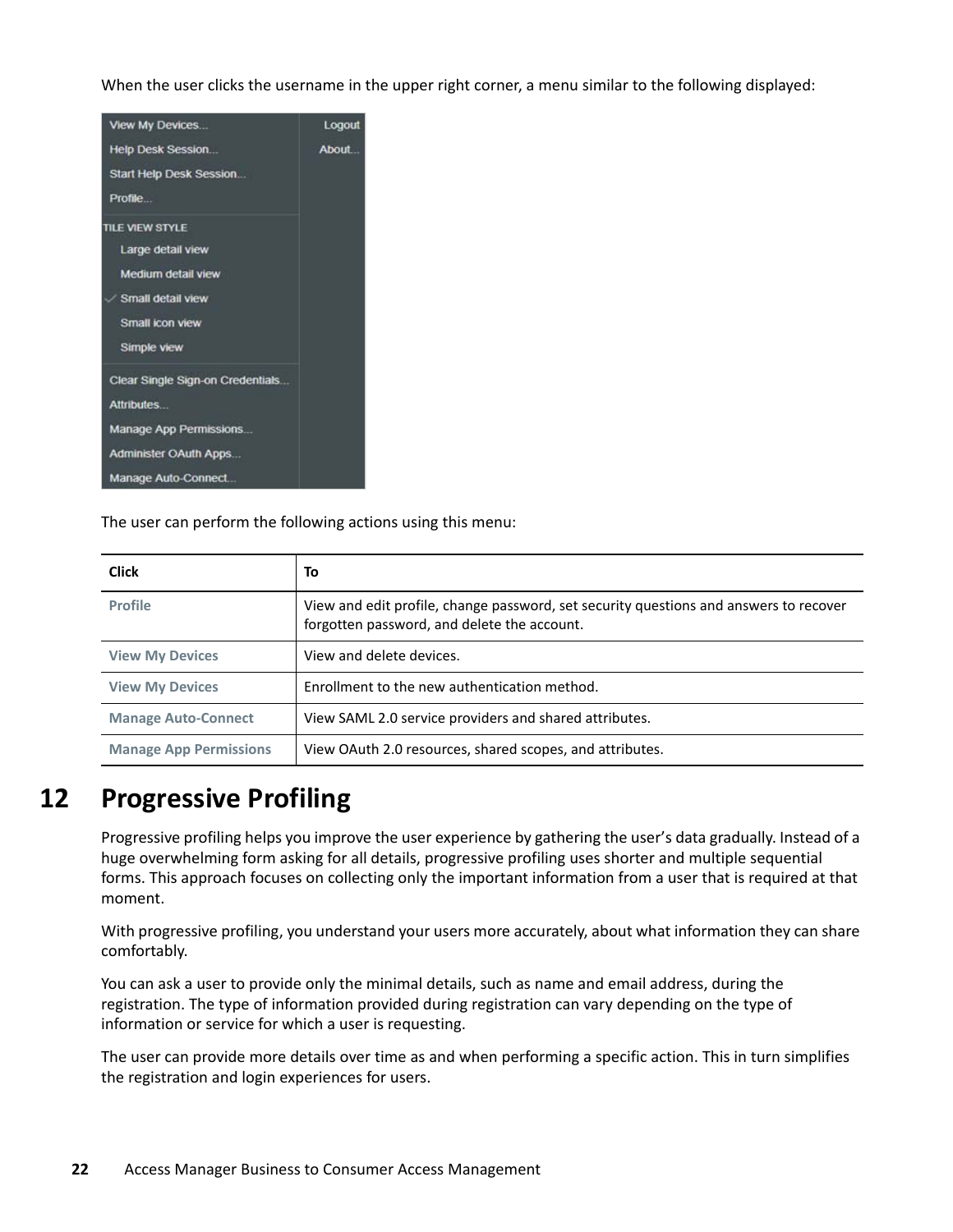For example,

| <b>User Action</b>             | Information Required from a User |
|--------------------------------|----------------------------------|
| Registration                   | Name and Email Address           |
| Search for an insurance policy | Contact number and city          |
| Buy an insurance               | Date of birth and postal address |

To configure progressive profiling for this example scenario, perform the following tasks in Self Service Password Reset:

- [Configuring the New User Registration Module](#page-22-0)
- [Configuring Profiles](#page-22-1)
- [Integrating Profiles with Protected Resources or Custom Portals](#page-23-2)

### <span id="page-22-0"></span>**12.1 Configuring the New User Registration Module**

- **1** Log in to Self Service Password Reset at https://dns-name/sspr as an administrator.
- **2** In the toolbar, click your name.
- **3** Click **Configuration Editor** > **Modules** > **Public** > **New User Registration** > **New User Profile** > **default**.
- **4** Configure the first name, last name, and email ID.
- **5** Enable the New User Registration module:
	- **5a** Click **Modules** > **Public** > **New User Registration** > **New User Settings**.
	- **5b** Select **Enable New User Registration**.
- **6** In the toolbar, click **Save changes**.

With this configuration, a user needs to provide only the first name, last name, and email ID while registering.

### <span id="page-22-1"></span>**12.2 Configuring Profiles**

Perform the following actions:

1. Modify the default profile to collect LDAP attributes for the user's contact number and the name of the city. If a user has already provided this information, the user does not require to provide it again.

See [Modifying the Default Profile.](#page-22-2)

2. Add another profile to collect LDAP attributes for the user's date of birth and postal address. See [Adding a New Profile.](#page-23-1)

This configuration enables you with collecting the relevant user information as and when required. The user does not need to share the date of birth and postal address while performing a search for an insurance policy. When the user decides to buy a policy, you collect this information.

#### <span id="page-22-2"></span>**12.2.1 Modifying the Default Profile**

- **1** Log in to Self Service Password Reset at https://dns-name/sspr as an administrator.
- **2** In the toolbar, click your name.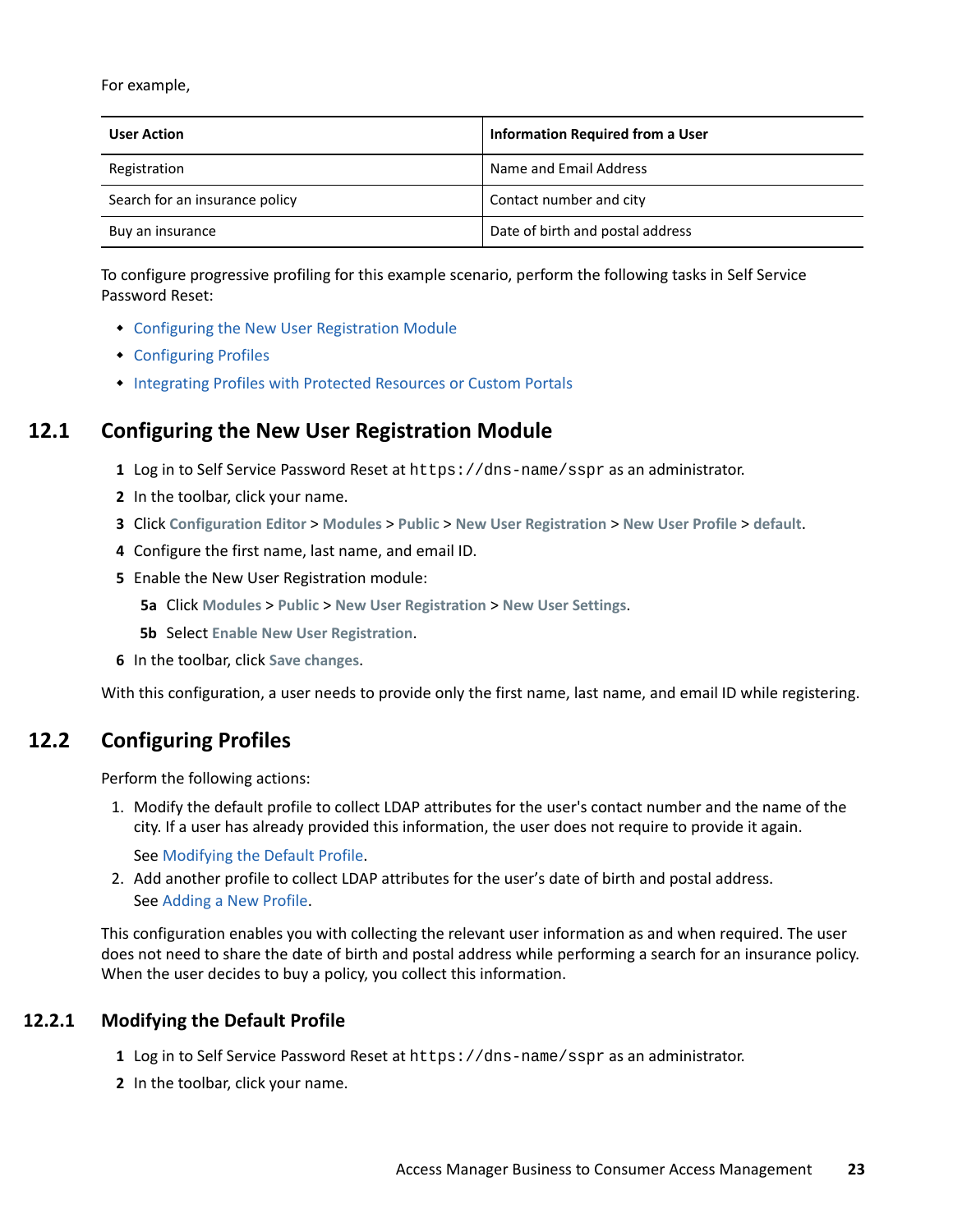- **3** Click **Configuration Editor** > **Modules** > **Authenticated** > **Update Profile** > **Update Profile Profiles** > **default**.
- **4** In **LDAP Search Filter**, specify (&((!(mobile=\*))(!(city=\*)))((!(homepostaladdress=\* ))(!(Version=\* )))).
- **5** In the **Update Profile Form** section, add contact number and city.
- **6** In the toolbar, click **Save changes**.

#### <span id="page-23-1"></span>**12.2.2 Adding a New Profile**

- **1** Log in to Self Service Password Reset at https://dns-name/sspr as an administrator.
- **2** In the toolbar, click your name.
- **3** Click **Configuration Editor** > **Modules** > **Authenticated** > **Update Profile** > **Update Profile Profiles** > **(Edit List)**.
- **4** Click **Add Profile** and specify a name for the profile.
- **5** Click **OK**.
- **6** In **LDAP Search Filter**, specify (|((objectClass=person) (&((mobile=\*)(city=\*))(!(homepostaladdress=\* ))(!(Version=\* ))))).
- **7** In **Update Profile Form**, add the contact number, city, date of birth, and postal address.
- **8** In the toolbar, click **Save changes**.

When filling up the postal address and date of birth details on this form, the user sees the contact number and city that were provided earlier.

#### <span id="page-23-2"></span>**12.3 Integrating Profiles with Protected Resources or Custom Portals**

The SSPR *New User Registration* module must be publicly accessible whereas the SSPR *Update Profile* module must be protected. To support this, configure URLs as public or restricted by using your proxy or Access Gateway configuration.

You need to integrate the following URLs with a protected resource or a custom portal for which you want to enable progressive profiling:

- To get the new user registration form: https://dns-name/sspr/public/newuser
- To get the profile: https://dns-name/sspr/private/updateprofile

### <span id="page-23-0"></span>**13 Business To Consumer Wizard: Sample Configuration**

This section explains how to configure the B2C access management capabilities by using the B2C wizard. This sample configuration is based on the scenario explained in [An Example Scenario.](#page-1-0)

#### **In this Section**

- [Prerequisites for B2C](#page-24-0)
- [Using the B2C Wizard](#page-24-1)

**IMPORTANT:** This sample configuration and the business to consumer (B2C) wizard are for demonstration purposes only. See [An Example Scenario](#page-1-0) to deploy B2C capabilities in your environment.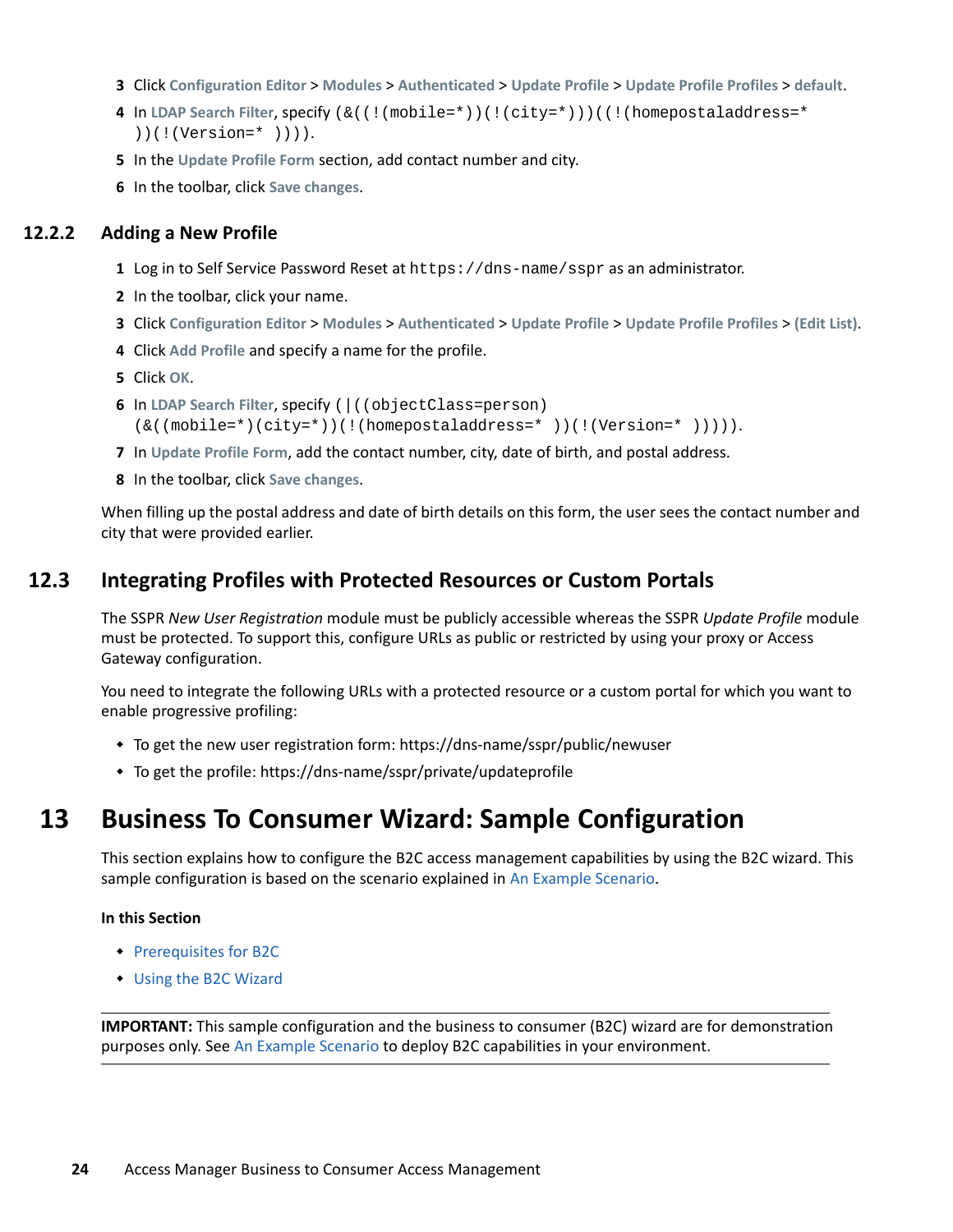### <span id="page-24-0"></span>**13.1 Prerequisites for B2C**

**1** Configure the same user store for Access Manager and Self Service Password Reset. For more information, see ["Configuring Identity User Stores](https://www.microfocus.com/documentation/access-manager/5.0/pdfdoc/admin/admin.pdf#userstoreslist)" in the *[NetIQ Access Manager 5.0 Administration Guide](https://www.microfocus.com/documentation/access-manager/5.0/pdfdoc/admin/admin.pdf#bookinfo)*.

Ensure that this user store is configured as the default user store. You can view and change the default user store by clicking **Devices > Identity Servers > Edit > Local > Defaults**. Alternatively, you can edit the authentication methods and select this user store.

- **2** Add the Advanced Authentication server certificate and Self Service Password Reset sever certificate to the Identity Server trust store on **Security > Trusted Roots**. For information about adding certificates, see "[Managing Trusted Roots and Trust Stores"](https://www.microfocus.com/documentation/access-manager/5.0/pdfdoc/admin/admin.pdf#trustedroots) in the *[NetIQ Access Manager 5.0 Administration Guide](https://www.microfocus.com/documentation/access-manager/5.0/pdfdoc/admin/admin.pdf#bookinfo)*.
- **3** Add the host entries for Access Gateway and Advanced Authentication proxy to all Identity Servers.

### <span id="page-24-1"></span>**13.2 Using the B2C Wizard**

- **1** In Administration Console Dashboard, click **Business to Consumer > Configure Access Manager**.
- **2** Specify the following details in **Access Manager Configuration**:

| Field                                     | <b>Description</b>                                                                                                                                                                                                                      |
|-------------------------------------------|-----------------------------------------------------------------------------------------------------------------------------------------------------------------------------------------------------------------------------------------|
| <b>Identity Server Cluster</b>            | Select the appropriate Identity Server cluster.                                                                                                                                                                                         |
| <b>Access Gateway</b><br><b>Cluster</b>   | Select the appropriate Access Gateway cluster that is associated with the Identity<br>Server cluster that you selected in Identity Server Cluster.                                                                                      |
| <b>Create Risk-based</b><br><b>Policy</b> | Select to automatically create a risk policy. It also creates an authentication class, a<br>method, and a contract in Identity Server for this policy.                                                                                  |
| (optional)                                | <b>NOTE:</b> This risk-based policy creates a device fingerprinting rule. If a device<br>fingerprinting rule already exists, policy will use the existing device fingerprinting rule.                                                   |
| <b>B2C Portal DNS</b>                     | Specify the B2C Portal DNS or keep the default value.                                                                                                                                                                                   |
|                                           | <b>NOTE:</b> B2C Portal DNS Name specified in Access Manager Configuration is updated in<br>Published DNS Name in Self Service Password Reset (SSPR) Server Details and<br><b>Advanced Authentication Server Details automatically.</b> |
| <b>B2C Portal IP</b>                      | Specify the B2C Portal IP address where index. html and index. css will be hosted.                                                                                                                                                      |
| <b>Non-Secure Port</b>                    | Specify a non-secure port value.                                                                                                                                                                                                        |
| <b>Secure Port</b>                        | Specify a secure port value.                                                                                                                                                                                                            |

**3** Specify the following details in **Self Service Password Reset (SSPR) Server Details**:

| <b>Field</b>              | <b>Description</b>                                                                              |
|---------------------------|-------------------------------------------------------------------------------------------------|
| <b>Published SSPR URL</b> | Specify the IP address and port number of Self Service Password Reset.                          |
| <b>API User Name</b>      | Specify the secret name that you will specify while configuring Self Service Password<br>Reset. |
| <b>API Password</b>       | Specify the secret key that you will specify while configuring Self Service Password Reset.     |

**4** Specify the following details in **Advanced Authentication Server Details** (optional):